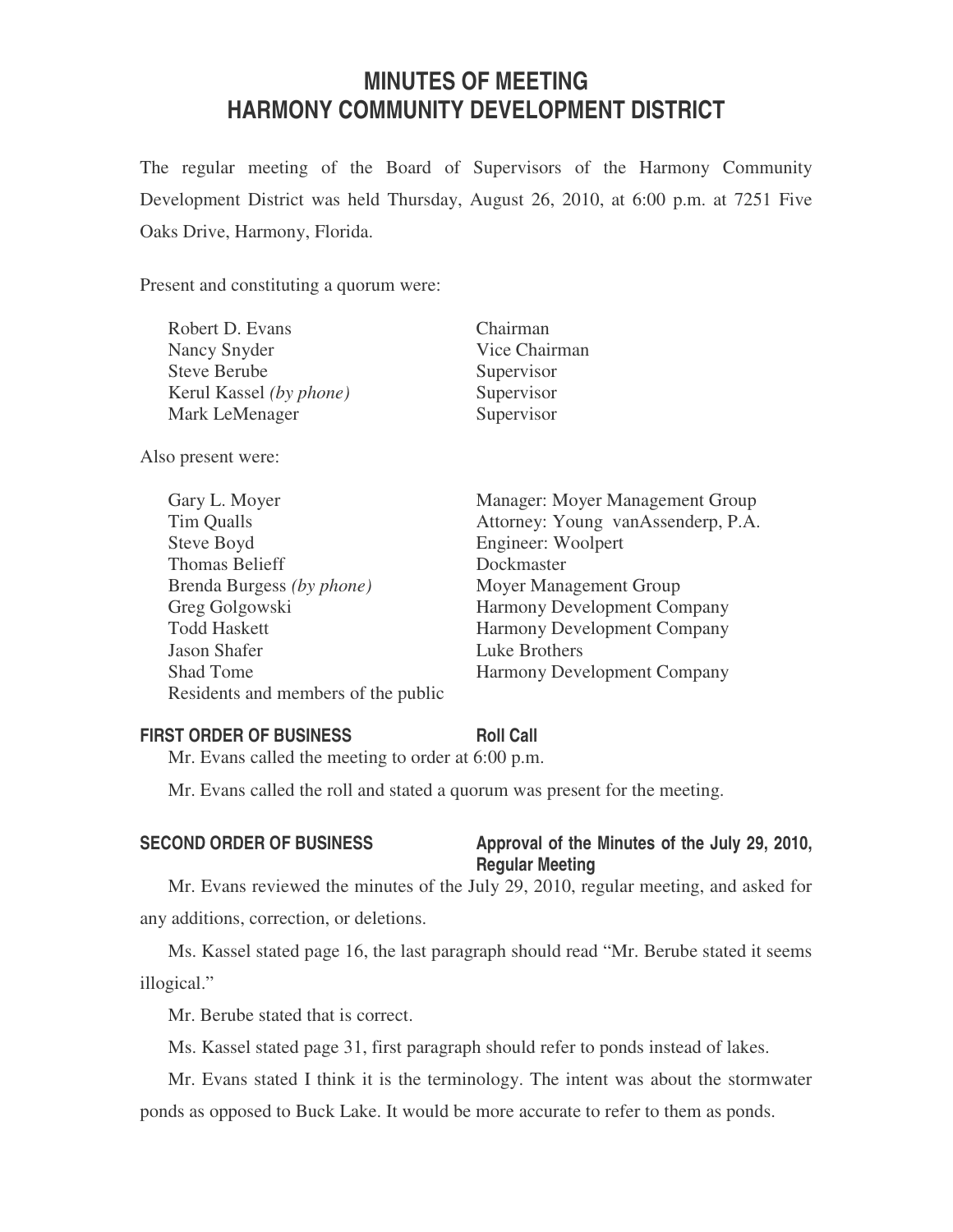Mr. LeMenager stated page 23, fourth paragraph should read "not lowering our assessments" as opposed to "out."

> On MOTION by Ms. Snyder, seconded by Mr. LeMenager, with all in favor, approval was given to the minutes of the July 29, 2010, regular meeting, as amended.

#### **THIRD ORDER OF BUSINESS Subcontractor Reports**

## **A. Landscaping – Luke Brothers**

**i. Monthly Highlight Report**

Mr. Shafer reviewed the monthly landscaping report as contained in the agenda package and is available for public review in the District Office during normal business hours.

Mr. Shafer stated I think we had a good month. August is one of the toughest months of the year and we had a lot of rainfall this month. We stopped our rotation which allowed us to stay on top of everything. Our detail crew was coming from Orlando and we were losing about three hours each day of productivity from that crew, so we hired our own detail crew and we gained a lot of time by doing so. We have been applying fertilizer to the property, including the soccer field which is now weed free.

Mr. LeMenager stated last month you indicated that the tree trimming up to ten feet would be done, and I see from my morning walks that it is not quite complete.

Mr. Shafer stated we do have some more work to do on that tree trimming.

Mr. Berube asked the annuals that are being planted at the west end of the traffic circle, is that part of the quarterly annual replacement or part of the upgrade that was supposed to start next month?

Mr. Shafer stated that is part of the quarterly replacement. I discussed it with Mr. Haskett, and he thought the annuals looked pretty good, so we are making that replacement.

Mr. Berube stated it looks good.

Mr. Haskett stated they have also been dealing with the chinch bugs on Schoolhouse Road.

Mr. Shafer stated we had someone come out to help us better control the chinch bug problem with an alternative chemical. He did say that our chinch bug problem is minor compared to what was happening out here last year. We have applied that chemical and I am checking it daily. Due to the rain, we are seeing a lot of leaf-spot disease on the St.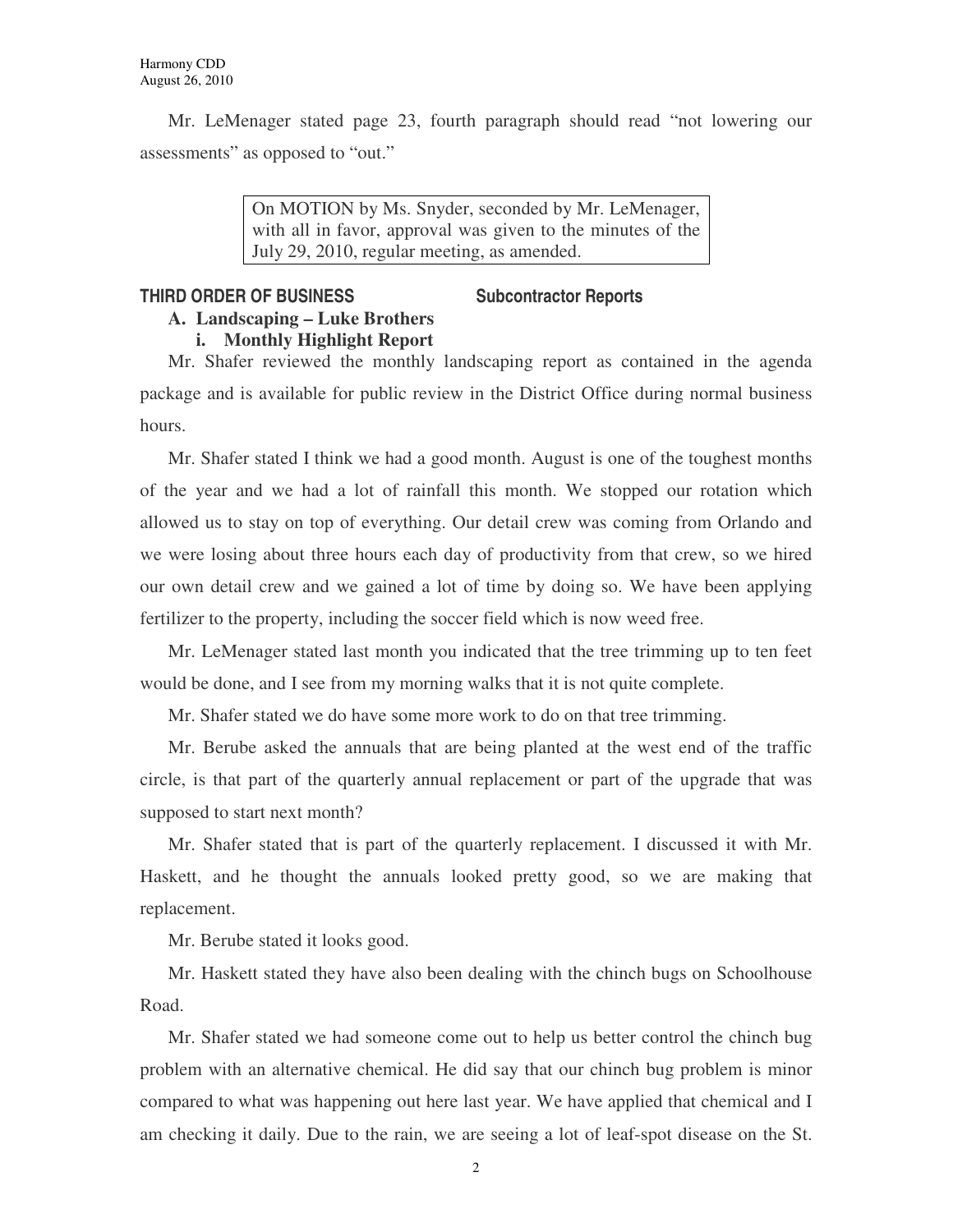Augustine, so we are attacking it on all fronts. As a whole, the turf in the community looks great.

### **ii. Tree Replacement Proposals**

Mr. LeMenager stated a few trees have been removed from the secondary entrance road. Where are we with respect to the replacement of those trees? Who is taking responsibility for the trees?

Mr. Haskett stated I spoke with Pete Lucadano at Luke Brothers. He and Mr. Shafer met with me, and there are a lot of different opinions about a different manner of application of the chemical could have damaged the trees. We came up with a proposal for the replacement of six oak trees that have completely died, at a cost of \$3,870. The other 30 to 50 trees that were affected that have minimal damage, Luke Brothers agreed to come in at no cost to the CDD and do all the pruning of those trees. They have taken on some responsibility but not complete blame for six dead trees. I believe this is a good compromise. There is also a proposal for eight trees. There are quite a few trees that have died off over the years. They have just not been healthy along certain areas of Cat Brier, so there is a proposal to replace eight river birch trees for \$960.

Ms. Snyder asked was there an opportunity we discussed last month about getting a better deal if we purchased a certain number of trees?

Mr. Haskett stated that is a separate issue. The trees that you are speaking of, although they are nice trees along the main boulevards, we really need to replace them with something of substantial size. These are 22 feet tall, compared to the ones we are looking at that are 10 to 14 feet. Since this is for Cat Brier, it is appropriate to go with larger trees than what we discussed last month.

> On MOTION by Ms. Snyder, seconded by Mr. Berube, with all in favor, approval was given to the proposals from Luke Brothers for the replacement of eight river birch trees in the amount of \$960, as discussed.

Ms. Kassel stated I know there have been conversations about the demise of the existing trees. What was the response to that?

Mr. LeMenager stated Luke Brothers said it is not their fault but they will do some trimming of other trees without compensation.

Mr. Berube stated that is why I asked for this item to be considered separately. I do not think that is right for a number of reasons. We have some other trees that have died in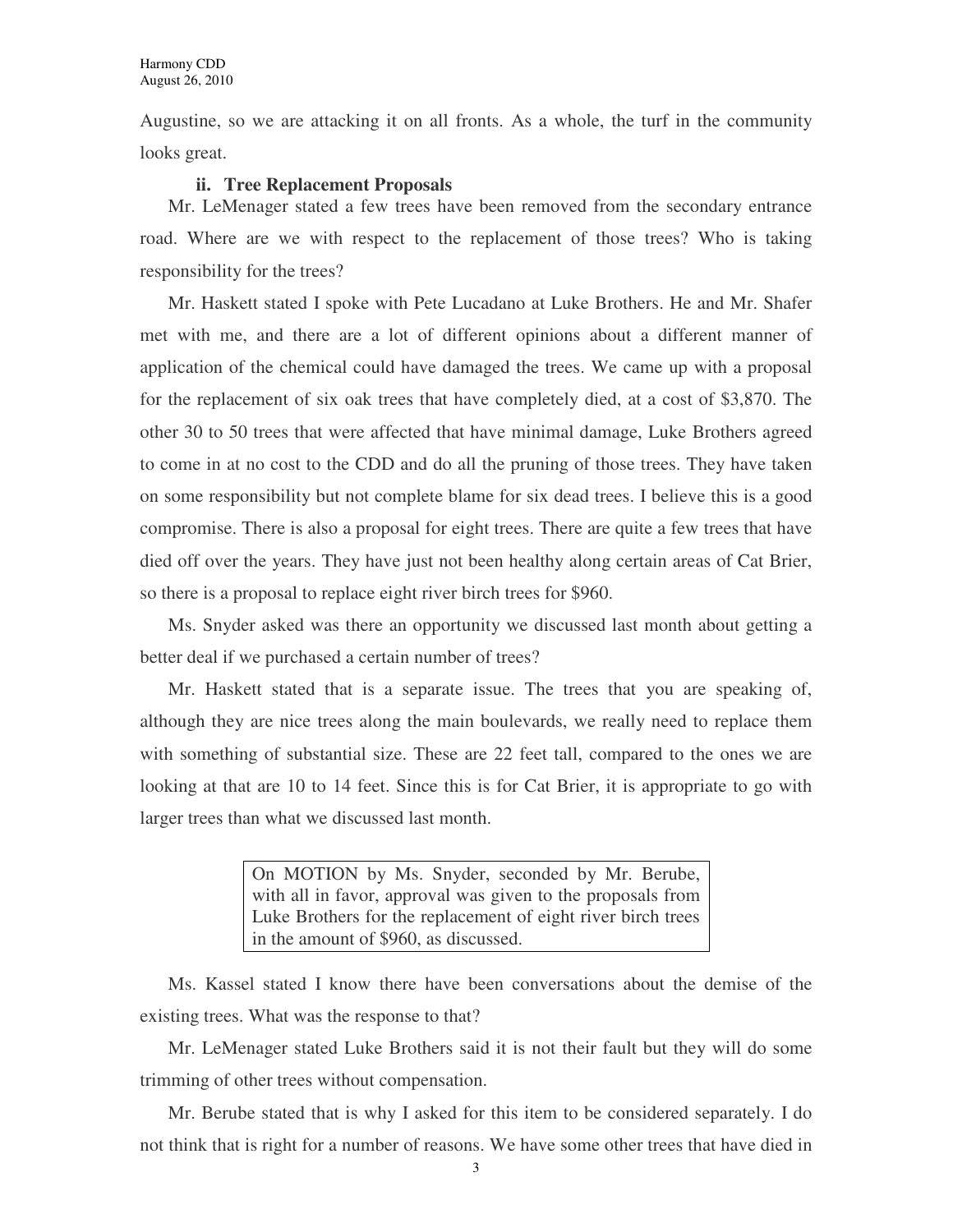the interim, not live oaks. We have discussed who is responsible for the dead live oak trees. We have had six to eight that have died only in the Luke Brothers service area. There an equal number of live oaks that are planted in similar conditions and none of those have died. We know about the potential issue of herbicide that was sprayed in and around the area of these trees, and apparently there might be enough thought process that the herbicide might be the problem. Now Luke Brothers does not use it here anymore but we are being asked to pay for trees that have died. I think I would be shirking my fiduciary duty if I agreed to replace these trees and pay for them. It does not seem right to me. In a month from now, this company's contract is going to increase by \$15,000 for the year. I do not think it is right that we pay for these trees.

Ms. Snyder stated I thought when we first had the discussion, there was no proof that it was anyone's fault. It could be due to too much rain after they applied the chemical or issues with the soils.

Mr. Evans stated there is a whole series of events that took place that you could point to. There was no common denominator. Luke Brothers manages the whole site, they applied the same chemicals to the entire property, not all the trees died but only select ones, so there was no way we could conclusively say it was their fault. The end verdict was inconclusive so Luke Brothers is innocent. We just do not know. Trees die.

Ms. Snyder stated we have a lot of trees and they treated all of them the same.

Mr. Shafer stated that is correct.

Mr. Evans stated to penalize Luke Brothers for something, of which there is no proof that they committed any kind of defect or fault, is not fair. I think your offer to work with us going forward in doing other things shows your commitment to work with us on the whole project. It is tough providing landscaping. I have been in this business for 30 years, and I know how difficult it is. I have a lot of respect for the staff who are out there in the heat and the rain doing this job every day. I have not seen anything conclusive saying that those trees died and it was the fault of Luke Brothers. I think it is the responsibility of the Board to replace those trees.

> On MOTION by Ms. Snyder, seconded by Mr. LeMenager, with all in favor except Mr. Berube, approval was given to the proposals from Luke Brothers for the replacement of oak trees in the amount of \$3,870, as discussed.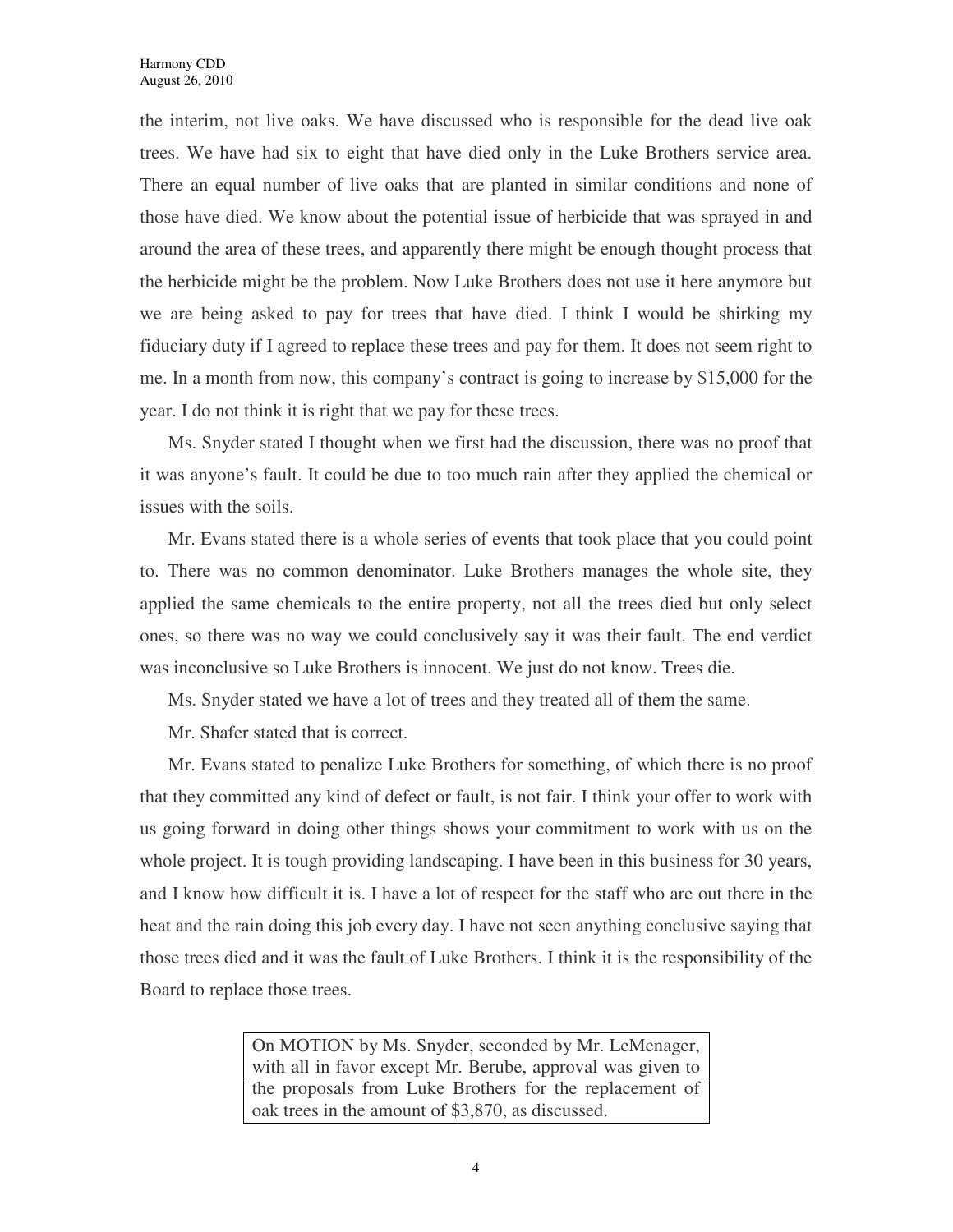Mr. Evans asked what is the status of the trees staff was going to purchase in bulk?

Mr. Golgowski stated we talked with the vendor and he was offering \$50 per tree instead of \$55. Mr. Haskett located 20 locations within neighborhoods that need dead trees to be replaced. We also discussed last month that there are another 30 areas within parks and other areas in the community that need trees.

Ms. Snyder asked if we install the trees and they die, can they be transplanted?

Mr. Golgowski stated yes, these trees come in pots so we can stockpile them.

Mr. Berube stated I think she means if it is two years later, can we plant them now and transplant them later to replace trees that die.

Mr. Golgowski stated you can probably do that. I think they will be fine in the pots for two years.

Mr. Evans stated you can make those replacements gradually over time. Are we getting the trees?

Mr. Golgowski stated yes.

Mr. Berube asked do we have that much of a mortality factor on trees where it warrants stockpiling all these trees?

Mr. Tome stated on the internal roads, not the major boulevards, where the irrigation is controlled by that individual home, is where the issues are happening because the utilities are turned off.

Mr. LeMenager asked can we lien some of these homes that are in foreclosure for tree replacement? I appreciate that the HOA does not have any funds, but we do.

Mr. Qualls stated I need to think about that.

Mr. LeMenager stated it does not even have to be a home that is foreclosed on. There is a tree on a street that suddenly died in my neighborhood. Someone put something on that tree to kill it. Can we go after the home owner and have them replace the tree because they killed it?

Mr. Berube stated that comes to the same issue Mr. Evans raised with the six oak trees as to proof. How do we prove it?

Mr. LeMenager stated it does not matter. They are supposed to take care of the tree.

Mr. Evans stated we had this conversation a long time ago about the responsibility for these trees. We have the right but not the obligation. It is the responsibility of the home owners to maintain those easement areas. Nowhere in the documents does it say that they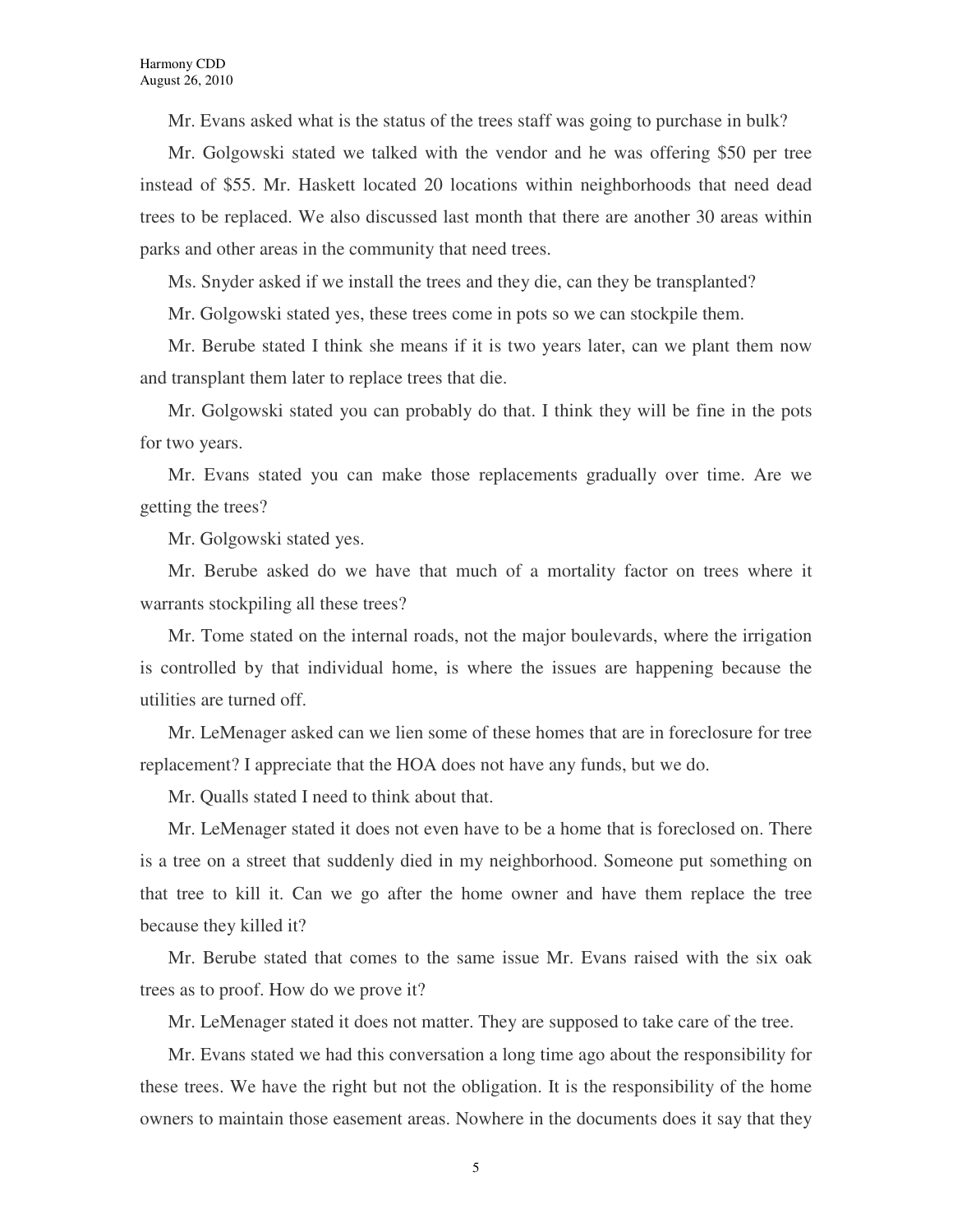are responsible to replace the trees if the trees die. We reviewed the HOA documents and the CDD documents. The CDD Board decided that the CDD will be responsible for the replacement of those trees, but because there may not be any irrigation because there is no electricity to those homes, those areas are not getting irrigated. It is not prudent to replace a tree that will not have the proper irrigation until someone moves into that home. We do not have the authority to fine or levy a lien against that home owner to replace something that we have the right to but not the obligation. We cannot prove that they have the obligation to replace the tree because it was not clean in that regard.

Mr. Qualls stated I recall reviewing the home owner documents and the home owner is responsible for the maintenance, but the documents are silent as it relates to the trees. At that time, I recall that this Board made the policy decision that the CDD will maintain and replace the trees, but I will review the minutes to be sure.

Mr. Evans stated that is also how I recall the discussion.

Mr. Qualls stated I get nervous when the District contemplates trying to fine or send letters to put a lien on a property. I am not clear if the District has that authority; in fact, I do not think the District has that authority, but I will research that issue.

#### **B. Aquatic Plant Maintenance – Bio-Tech Consulting**

Mr. Golgowski reviewed the monthly aquatic maintenance report as contained in the agenda package and is available for public review in the District Office during normal business hours.

#### **C. Dockmaster/Field Manager**

#### **i. Buck Lake Boat Use Report**

Mr. Belieff reviewed the monthly boat report as contained in the agenda package and is available for public review in the District Office during normal business hours.

Mr. Belieff stated some of the pylons have worked themselves loose in these past couple storms, and we might need to look into getting them repaired or replaced soon.

#### **ii. Proposal to Purchase Two Kayaks**

Mr. Golgowski reviewed the proposals for two kayaks in the amount of \$2,045.90.

Ms. Kassel asked are these identical to the two kayaks we have already?

Mr. Golgowski stated yes.

Ms. Kassel asked does that include shipping or delivery?

Mr. Golgowski stated yes, we will pick them up.

Mr. LeMenager stated I do not see how I can possibly support buying two more kayaks when we have such limited use of them. We have two kayaks and five canoes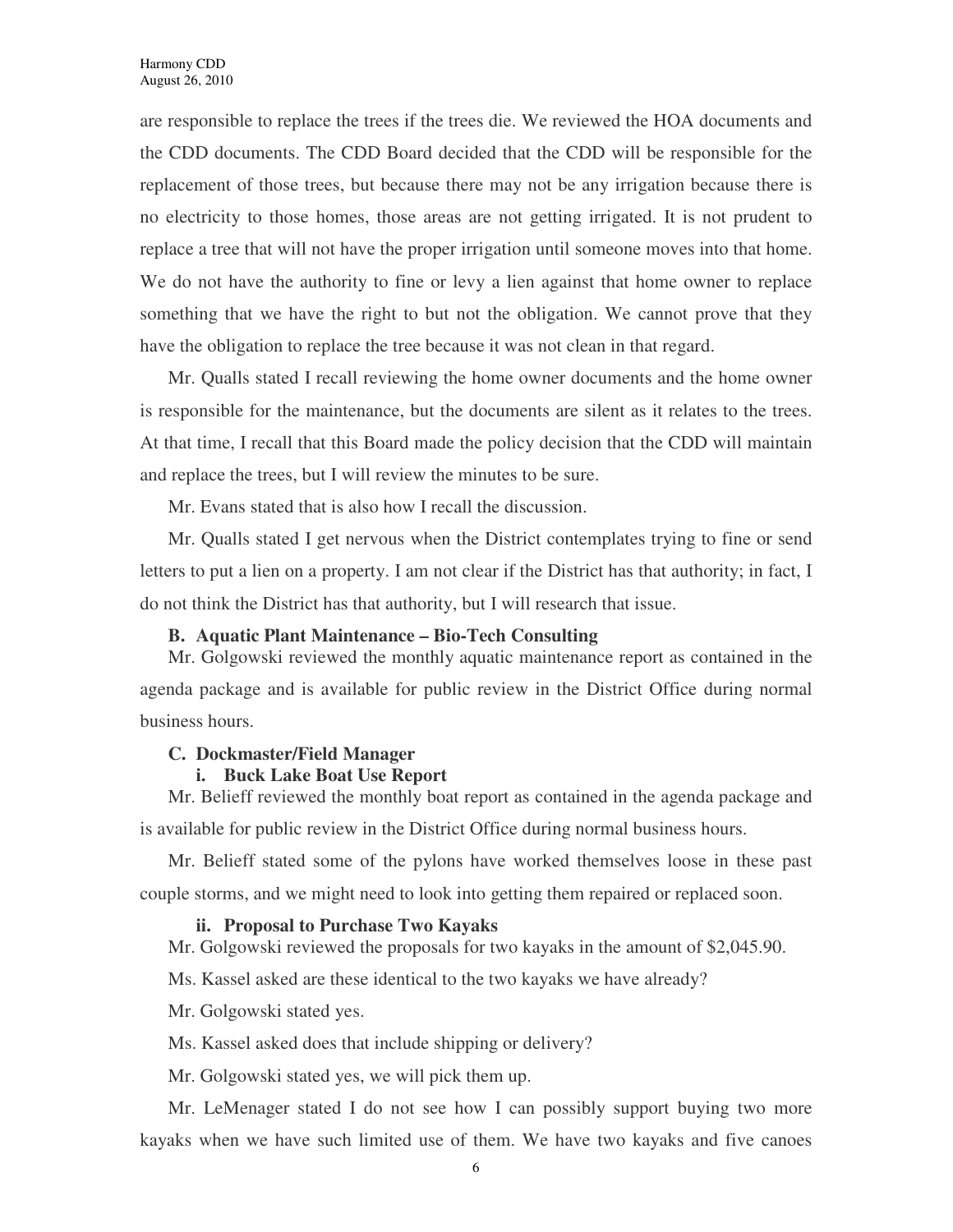plus the solar boat, two pontoons, one fishing boat. It is a nice facility but we had four uses of kayaks this month.

Mr. Berube stated the request originated from Ms. Rachel Garwood. She is a frequent user of these boats. She indicated that if we had four kayaks, they would be used more often. They do not like the canoes because of the stability factor.

Mr. LeMenager asked who owns the dock area?

Mr. Golgowski stated the developer.

Mr. LeMenager stated the solution is simple to me. If people want more kayaks, let them store their own kayaks there. I understand they will have to carry them in and I appreciate that the developer says we cannot store them there, probably for some insurance reason. The bottom line is, it is not this Board that is preventing storage of extra kayaks at the dock; it is the developer. Let us be clear on this issue. I do not see that the CDD should be spending money on a facility that will get pretty limited use.

Ms. Snyder stated I think it will get more use with more kayaks.

Mr. Berube stated I agree. I am not one for spending money just because you can, but the boating budget came in at least \$12,000 under our anticipated expenses this year, which is very good. I think there is a potential use and I believe Ms. Garwood that more people will use these kayaks.

Ms. Snyder stated I am in the group that uses them, and they will be used more if there are four of them. People often will not go because there are only two.

Mr. Evans stated there was a lot of discussion on the utilization and maximizing the utilization based on the number of units that we had.

Mr. Berube stated if we had only one, the usage would be terrible. Two get more use, and the theory is that more will result in more usage. I do not mean to go out and buy 12, but for only \$2,000, we will be able to see if the usage will increase. I think we could put that money for worse use than for two kayaks.

Ms. Snyder stated I agree.

On MOTION by Ms. Kassel, seconded by Ms. Snyder, with all in favor except Mr. LeMenager, approval was given to the proposal to purchase two kayaks in the amount of \$2,045.90, as discussed.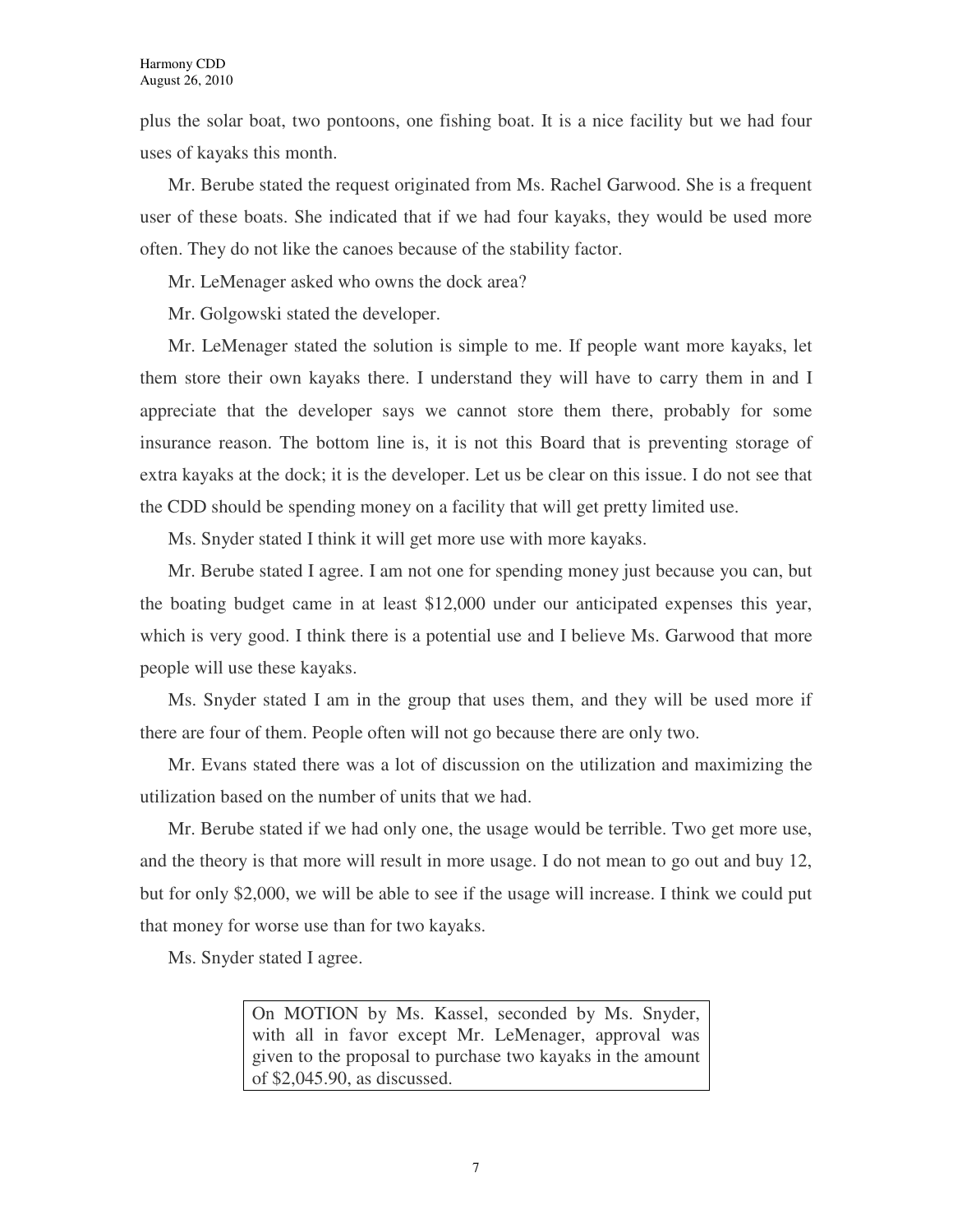#### **iii. Assistant Field Manager Proposal**

Mr. Berube stated I prepared this proposal for the Board's consideration. It appears that the community might be large enough to have an assistant field manager to back up Mr. Belieff all the time. Right now we do not have one. We had a part-time assistant, but this proposal anticipates having a full-time person to cover for Mr. Belieff on his days off and also removing the refuse removal portion of the Luke Brothers's contract and canceling the contract with Jan Pro, both of which we are not sure if we can do but we are reasonably sure that we can. The proposal includes the purchase of a cart for this employee as well as a dumpster. The gain will be having a full-time staff member to backup Mr. Belieff. It will also help Mr. Haskett with the endless series of duties that we assign him, as well as monitoring contractor performance such as pool cleaning service and pool deliveries. If we hire the right person who is a handyman, there is always something that needs to be done like painting columns and other things around the property. I have vetted this with the District manager and development personnel, and I think they will be in support of this as being positive. The first year is almost a zero cost savings largely because of the startup costs and purchasing costs. Ongoing savings should be \$10,000 to \$11,000 annually. The real gain is another person to assist Mr. Belieff so that someone is here every single day. This will require hiring another person through Severn Trent.

Ms. Snyder asked for Jan Pro and Luke Brothers refuse removal, can you cut contracts like that?

Mr. Berube stated we can remove and add things to the Luke Brothers contract at will as long as we give them reasonable notice. We do not know about the Jan Pro contract, but there have been changes to their contract in other areas. We need to ask that question.

Mr. Moyer stated all of our contracts for that type of service provides for 30 days' cancellation.

Mr. Evans asked is this a reasonable expectation of what it would cost to hire someone for that scope of work?

Mr. Moyer stated yes.

Mr. Berube stated this anticipates 40 hours per week at \$12.50 per hour. We may not need them for 40 hours per week. We do not know what the needs are but we can probably keep someone busy for 40 hours each week. Perhaps the person we hire is a retiree who lives here and does not want to work 40 hours. There is a lot of flexibility in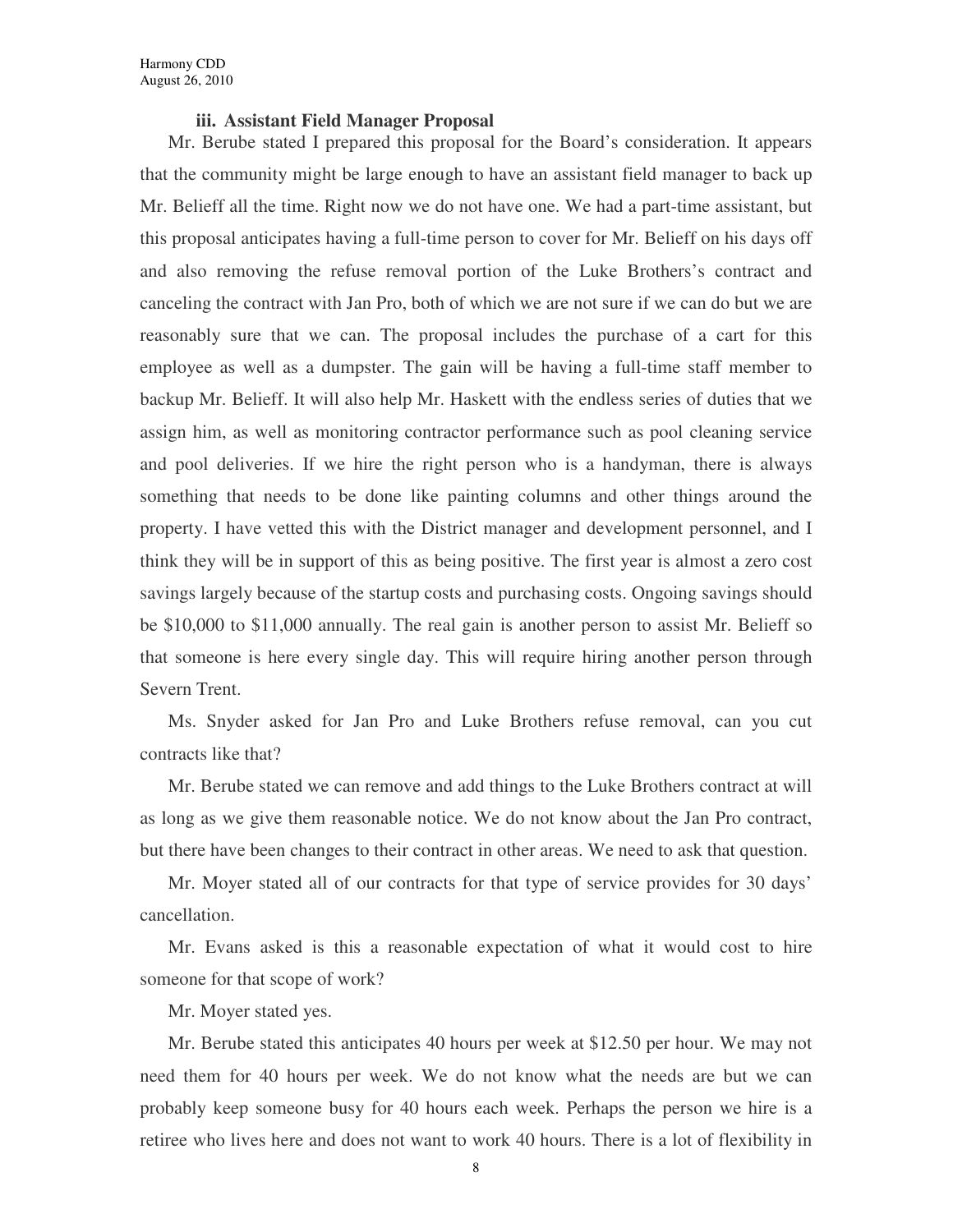these numbers, and this proposal is the most conservative at 40 hours per week. The other gain is that we can empty trash cans as needed rather than on a three-day-per-week schedule. Sometimes on weekends, the trash cans are full and they can be a mess, especially if someone has a big gathering. If we had a staff member, they can remove the trash right away. The restrooms would be cleaned as needed rather than on a set schedule, whether they need it or not. I realize it is a big change from the way we are doing things, but I think we are big enough now to support a second field person.

Ms. Kassel asked would this person and/or Mr. Belieff be considered a representative of the CDD if we needed to call the sheriff for some kind of violation?

Mr. Berube stated yes, that is the thinking. Monitoring the swimming pool areas has become a big issue. We are coming into the winter months right now, so that usage will decrease, but summertime has proven that we need some additional pass throughs at the swimming areas. If we change the key system, there will be a need to issue these keys and it will be nice if there are a couple people who can issue key cards. We cannot shift all that to the welcome center.

Mr. Qualls stated the Statute says that the District has the ability to work with the District Manager, who shall manage the works of the District, that is why the management company hired Mr. Belief. Whatever ability Mr. Belieff has, including the ability to call the sheriff, that would apply to this new individual.

Mr. Moyer stated that is correct.

Mr. LeMenager stated it was a pleasure to read my agenda package this month and seeing such a good idea that pays for itself.

Ms. Kassel asked is there someone we have in mind for this position?

Mr. Berube stated no.

On MOTION by Ms. Kassel, seconded by Mr. LeMenager, with all in favor, approval was given to the assistant field manager proposal, as presented, subject to contract revisions for Luke Brothers and Jan Pro.

Mr. Moyer stated Mr. Marks submitted a question on this agenda item dealing with the conversation about trees. The question is for Mr. Qualls. Can the CDD be fined for breaking HOA standards?

Mr. Qualls stated no.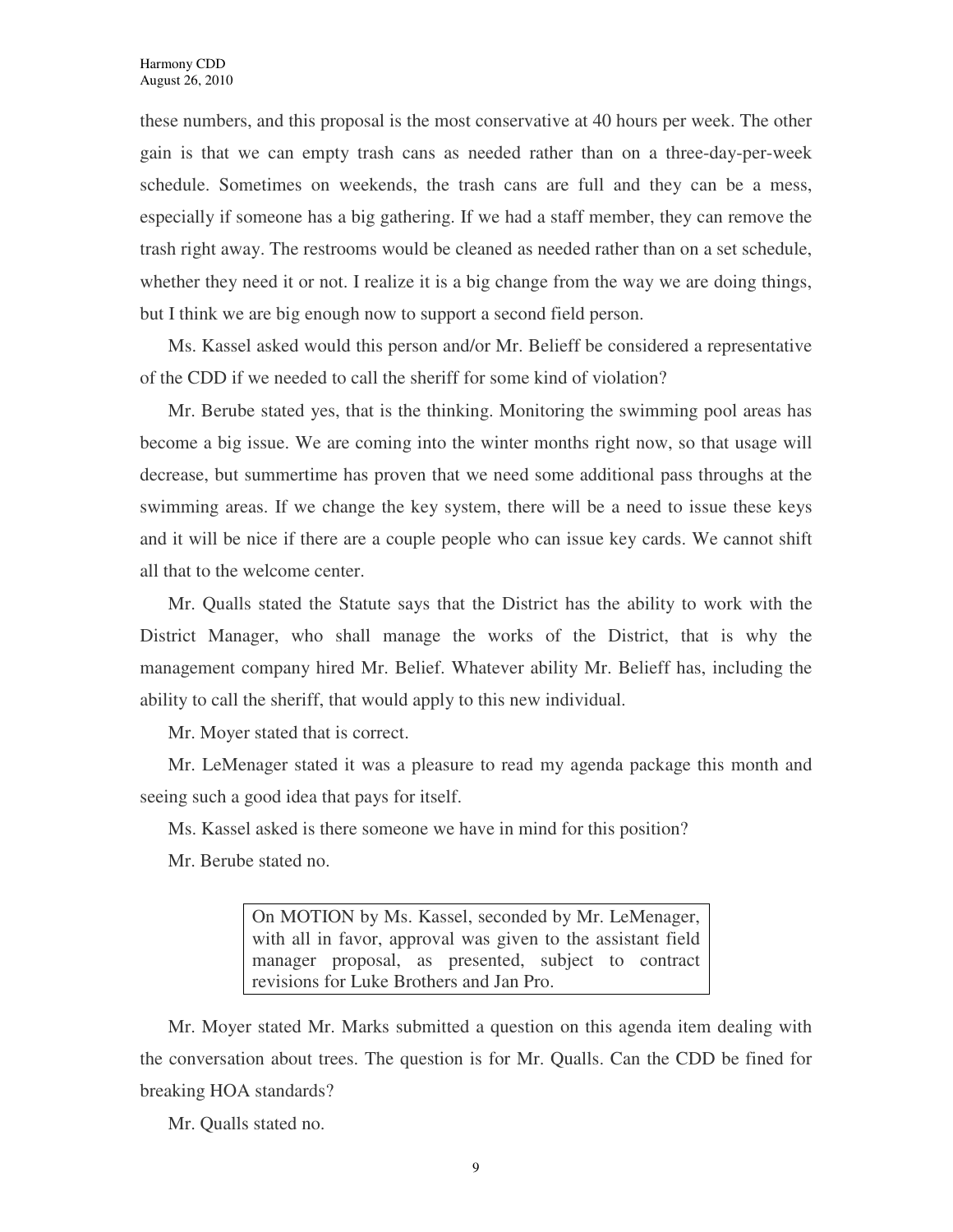Mr. Marks asked does the District have any accountability for the areas looking nice?

Mr. Qualls stated no, the law describes common areas as an HOA function, whereas this District's single purpose is to maintain infrastructure. Part of that infrastructure, while not common areas, includes areas such as the parks that falls under the parks and recreation power that the District has and things of that nature.

Mr. Marks asked regarding those standards, is there any course of action this Board has to take?

Mr. Qualls stated the appropriate body that would address that is the HOA.

Mr. LeMenager stated if a CDD area looks bad, then we hold Mr. Shafer accountable.

## FOURTH ORDER OF BUSINESS Public Hearing to Adopt the Fiscal Year 2011 **Budget**

#### **A. Fiscal Year 2011 Budget**

Mr. Moyer stated we made a couple changes, most of which were discussed by the Board. To Mr. Berube's credit, when the original budget was put together, we had not increased the Luke Brothers contract in accordance with their renewal provisions. The amounts shown in this version of the budget include their 3% increase. We did incorporate the discussion the Board had last month in terms of reserves and the way we budgeted for our contribution for the irrigation improvements has been moved above the line where it is no longer a reserve but is an expense. The monies to cover that come from the \$43,000 of a self-insurance reserve that you will see no longer exists. That money for the most part was used to pay the \$30,000 irrigation project expense and the balance went to the increase in the landscaping contract. Overall it had a diminimus effect on the budget. The conclusion for the public is that this budget does not anticipate or require any additional assessments from what you are currently paying.

Mr. Berube asked is there still a 0.16% decrease to the assessments?

Mr. Moyer stated yes, that is correct.

Mr. LeMenager stated I would like to compliment Mr. Moyer and his staff. I think they did a good job this year. We all received our trim notices and now our CDD assessments are higher than our property taxes. Do keep in mind that two-thirds of the assessments are actually for the retirement of the long-term bonds. Even if the Board was able to substantially reduce the operating costs, that would not result in a substantial reduction in the overall assessments.

Mr. Evans stated I will open the public hearing for comments from the public.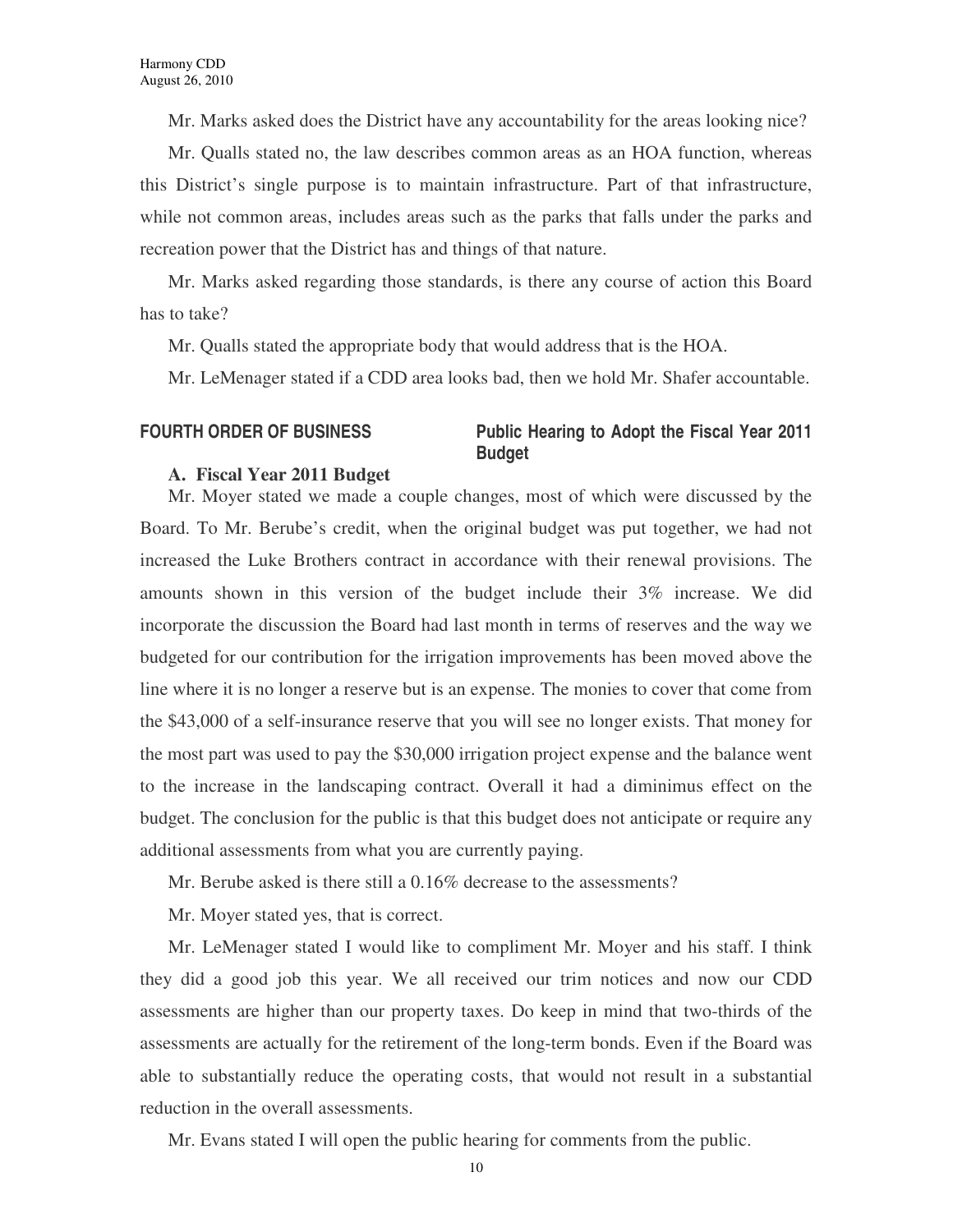A Resident asked what is the increase in the landscape cost?

Mr. Moyer stated there was an adjustment made to the budget because under the contract with Luke Brothers, which may be renewed in September 2010, there is a provision that they increase their fees 3%.

The Resident stated in light of the current economy and the fact that people are starving, I am sure that there is no sense in having an increase.

Mr. Moyer stated we build the budget around our contracts and historical costs. If this Board agrees that we do not think an increase is warranted, we could go back and negotiate that with Luke Brothers. To the degree that it is not successful, then our option is not to renew the contract. Then we would have to go through a very cumbersome process of putting this back out to bid through an RFP. To their credit, these Board members spent the better part of two months reviewing materials and discussing the contract. It is a very cumbersome process which does not mean that it cannot be done.

The Resident asked so we are giving them a 3% increase because going out to bid is a cumbersome job?

Mr. Moyer stated we do not know what the bids will be when they come in. We do know with certainty what the cost will be for the renewal of this contract.

The Resident stated I am looking at the economy. I am looking at the house I purchased three years ago for \$700,000 and yet this year my property taxes are based on a value of \$300,000.

Mr. Moyer stated we sympathize with you.

The Resident stated I sympathize that you want to give them 3% to avoid a cumbersome situation that might be able to save us some money.

Mr. Evans stated the Board entered into a contract with Luke Brothers that had a provision that the Board can elect to renew their contract for one year under those conditions. Contractually the Board can either not renew by the end of September which leaves us with no one to care for the landscape and trying to find someone between now and then to mobilize while we go through the formal bid process, or to move forward with certainty.

Mr. LeMenager stated we can still terminate their contract with 30 days' notice. Your comment has been noted.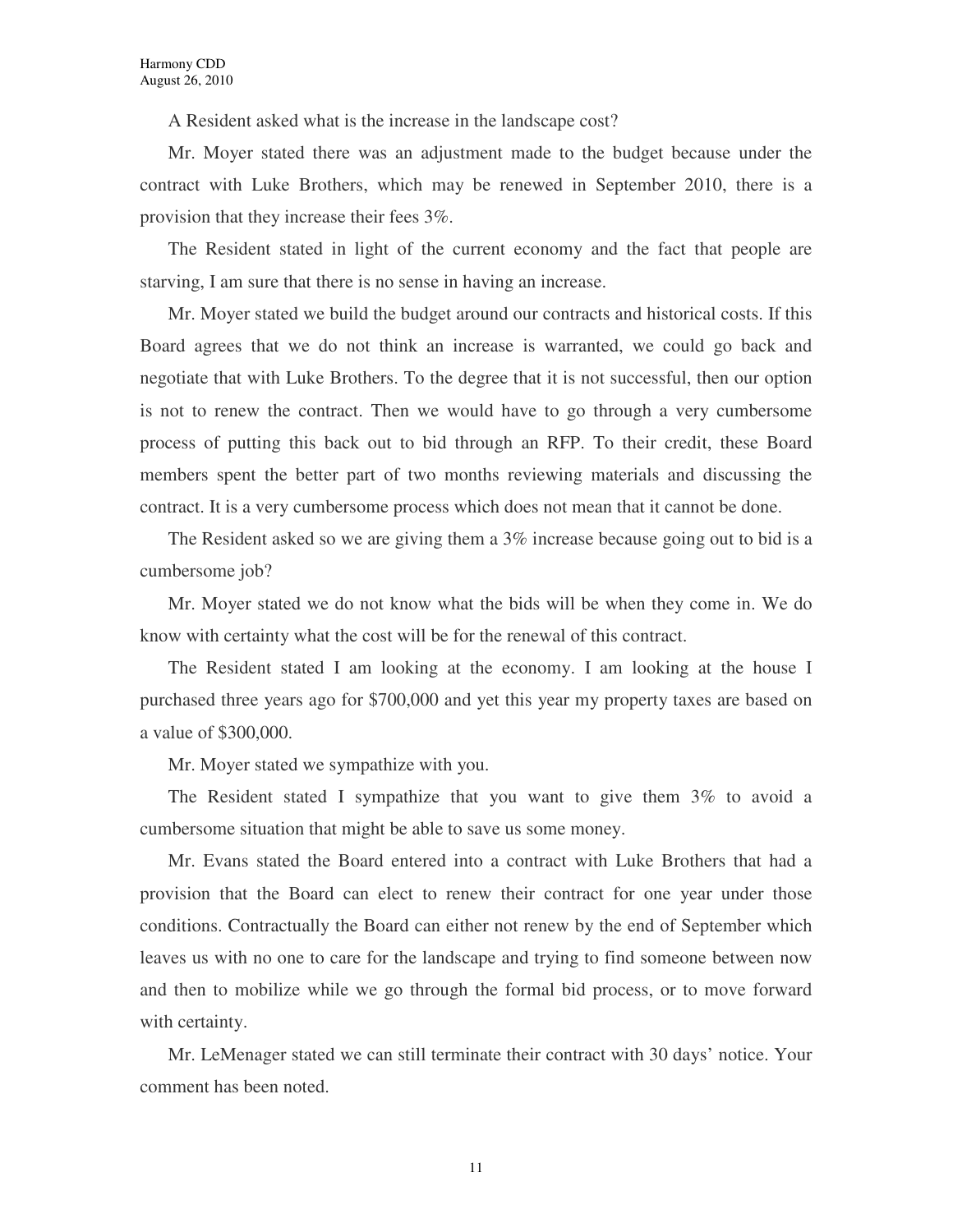The Resident asked should this have been addressed a couple months ago when we knew September was approaching so that we did not put ourselves in a 34-day predicament?

Mr. LeMenager stated we are not in a 34-day predicament. You misunderstood. Should we agree to the 3% increase, it could be as little as one month that we have that increase because we can terminate their contract with 30 days' notice any time?

The Resident asked would it not behoove us to look at other opportunities? I am getting ready to put an addition on my house, and I will consider proposals from more than one person.

Mr. LeMenager stated we did look at various landscaping companies. I have noted your comment, and I intend to bring it up during Supervisor requests.

### **B. Consideration of Resolution 2010-03 Adopting the Budget**

Mr. Evans read Resolution 2010-03 by title into the record.

On MOTION by Mr. LeMenager, seconded by Mr. Berube, with all in favor, approval was given to Resolution 2010-03 adopting the budget for fiscal year 2011.

**C. Consideration of Resolution 2010-04 Imposing and Levying the Assessments**  Mr. Evans read Resolution 2010-04 by title into the record.

> On MOTION by Ms. Kassel, seconded by Ms. Snyder, with all in favor, approval was given to Resolution 2010-04 imposing and levying the non-ad valorem assessments for fiscal year 2011.

## **FIFTH ORDER OF BUSINESS Acceptance of the Audited Financial Statements for Fiscal Year 2009**

Mr. Moyer stated the independent auditor's letter states that in their opinion, the financial statements referred to above present fairly in all material respects the respective financial position of the governmental activities and each major fund of the District as of September 30, 2009. That is referred to as a clean audit opinion, which means that the books and records that the District provided to the auditor at the close of fiscal year 2009 did fairly represent our financial position as of that date. The other reports I want to highlight are in the back of the audit report, starting on page 22, which is a report on internal control over financial reporting and on compliance and other matters based on an audit of financial statements performed in accordance with *Government Auditing*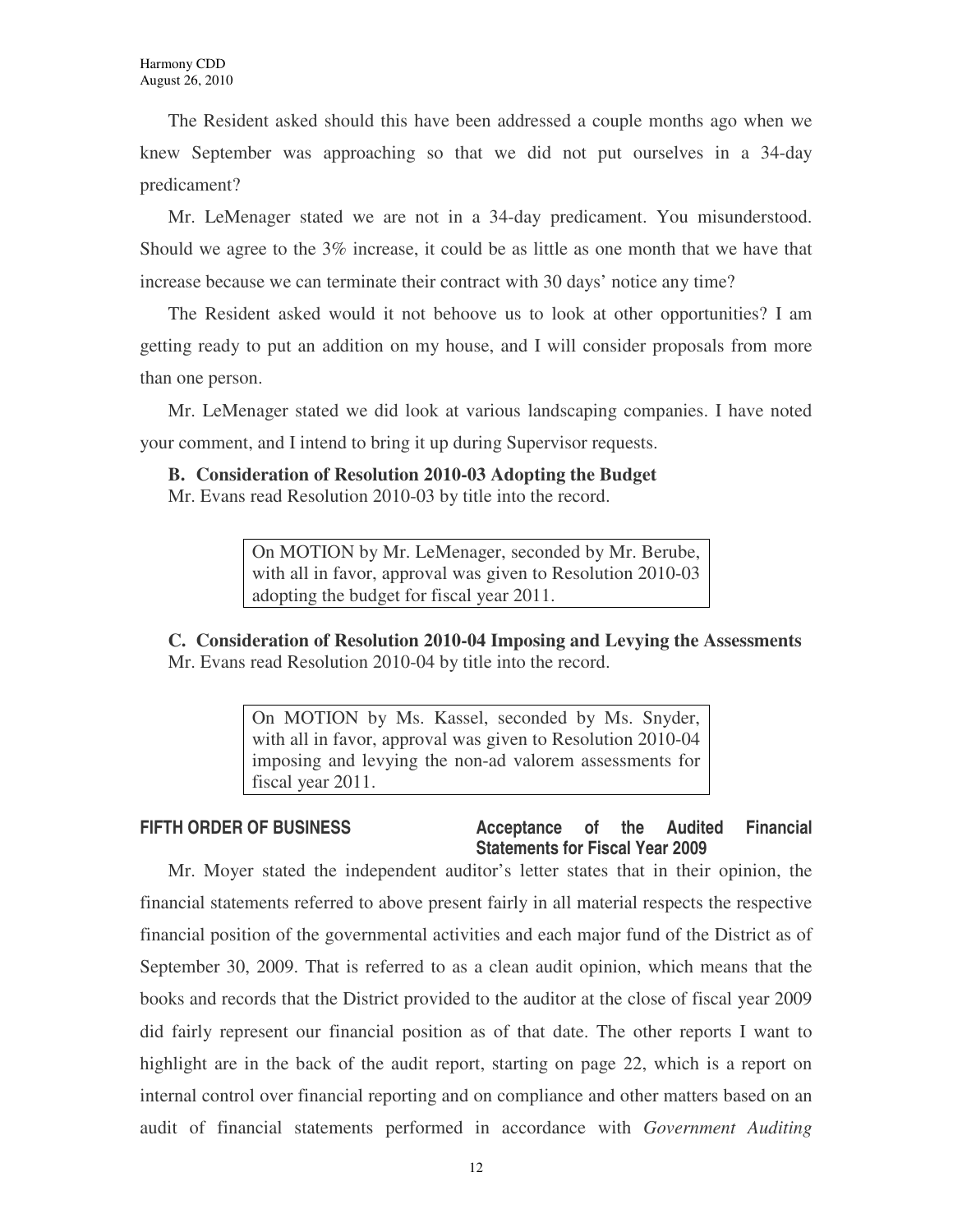*Standards*. As it relates to material weaknesses, there are several paragraphs that define a material weakness. The report states that the auditor did not identify any deficiencies in internal control over financial reporting that they consider to be a material weakness. On the compliance section, dealing with compliance with laws, ordinances, rules, contracts and things of that nature, the report states that the results of their tests disclosed no instances of noncompliance or other matters that are required to be reported under *Government Auditing Standards*. Page 24 is the management letter. Pursuant to the rules of the Auditor General of the State of Florida, there are certain reports that the auditor has to include in this audit. One includes the recommendations that are not material weaknesses but nonetheless that we can do to improve our financial reporting, and they do not have any recommendations, nor did they have any recommendations in the prior fiscal year. On the compliance issues, I will call to your attention the disclosure on page 26, paragraph 8 where it states that the District has not met one or more of the financial emergency conditions described in Section 218.503(1), Florida Statutes. Saying that another way, the District is not in a state of financial emergency, which is a defined term under the Statute and the rules of the Auditor General. If you do not do certain things, you can trigger a financial emergency, and this report says that we have not done any of those things. On that same page in paragraph 9, the report states that they applied financial condition assessment procedures pursuant to Rule 10.556(7), and no deteriorating financial conditions were noted. There is a discussion of that in the beginning of this audit in the management discussion.

Mr. Berube stated page 18 shows that the total amount of money that is needed through 2014 to go to retire bonds is fairly low, but in 2015 and thereon, it jumps up markedly. Am I looking at this with alarm needlessly?

Mr. Moyer stated that is for five years, not a single year.

On MOTION by Mr. LeMenager, seconded by Ms. Snyder, with all in favor, approval was given to accept the audited financial statements for fiscal year 2009 and to authorize staff to file it with the appropriate State agencies.

Mr. Moyer stated to expand on Mr. Berube's question for the benefit of the audience, the payment of the principal and interest on these bonds is much like your home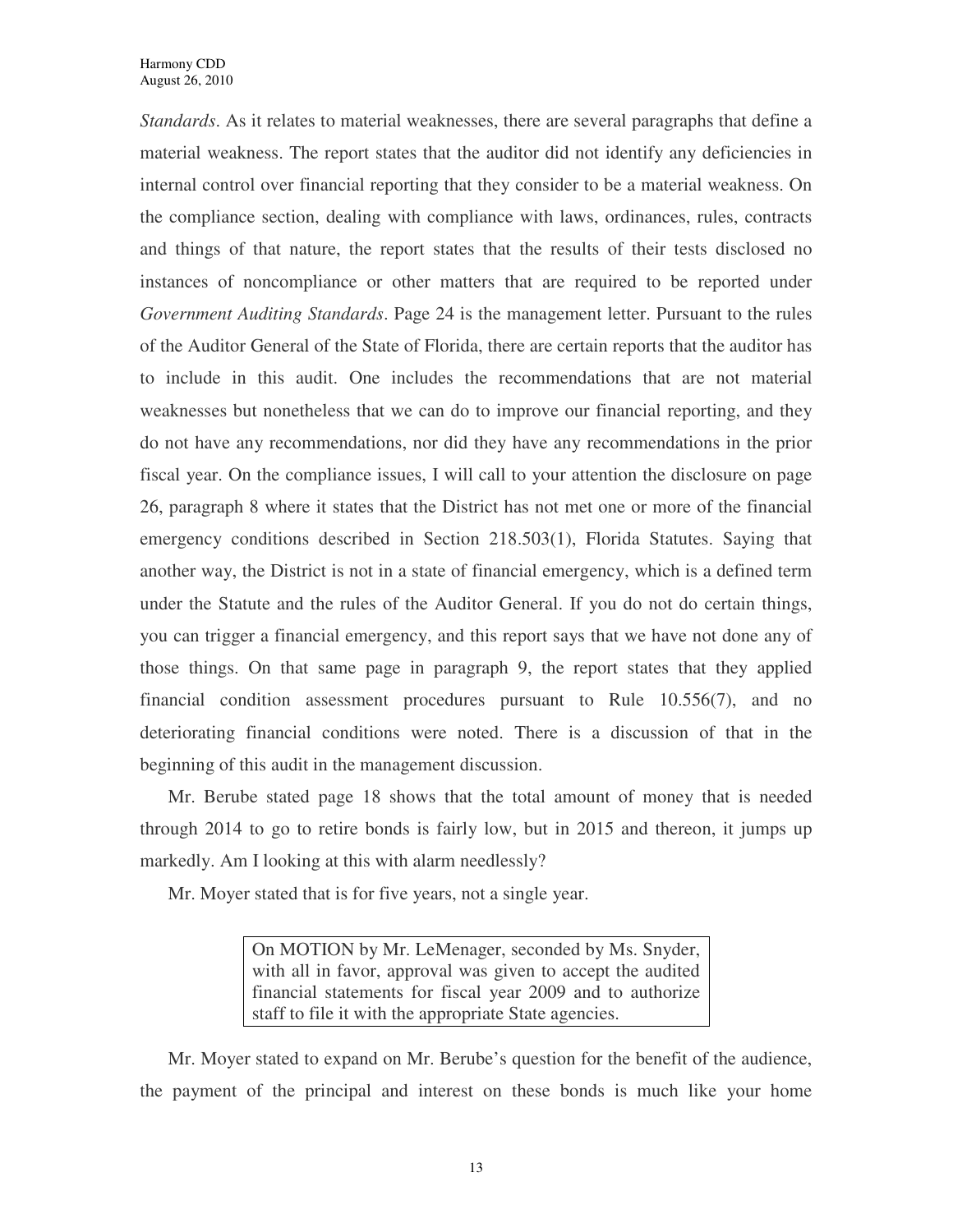mortgage and it is level, essentially the same every single year. You will not see swings in what you pay for principal and interest on the bonds.

Mr. LeMenager asked is it possible to renegotiate the rates?

Mr. Moyer stated you can reissue bonds and there are some thresholds that need to occur first. One is, it will be difficult to do it now because of the concentration of debt. When the neighborhoods subject to the Series 2001 bonds are substantially built out and there is a higher number of rooftops, then you could go back and refinance that because it then would be investment grade. We could get them rated through a rating agency. Then it depends on what the bond market is at that point in time. As you are all aware, those interest rates vary widely, depending on the economic health of our system. Because of the rates now, it would not make sense to do that, plus you would not be able to get it rated. There is also a 10-year call protection period, so you cannot even consider it until after next year on the 2001 bonds. On the Series 2004 bonds, you cannot consider it until after 2014.

Mr. LeMenager stated our window of opportunity will start next year. Are we paying 6.5% on the Series 2001 bonds?

Mr. Moyer stated I believe they were 7% or 7.25%.

Mr. LeMenager stated that might have been reasonable in the 2001 market. If there is some way we can refinance them, we should consider it.

Mr. Berube asked is there a cost in doing that?

Mr. Moyer stated yes, there is a refinancing cost, but all of the costs to do that are included in the analysis of whether or not you have lower principal and interest payments at the end of the process.

Mr. Berube asked would it not make as much sense to prepay?

Ms. Snyder stated I did that on mine.

Mr. Moyer stated that is up to each individual home owner. The documents do provide that residents can prepay their debt assessment, and that goes into a sinking fund that will be used to call bonds at the appropriate time, which is every six months. I can provide the pros and cons of that. One of the cons is if you owe \$8,000 and you want to pay that off but you sell your house next month, it is the market that determines what you sell your house for. You will not sell it at market plus the \$8,000.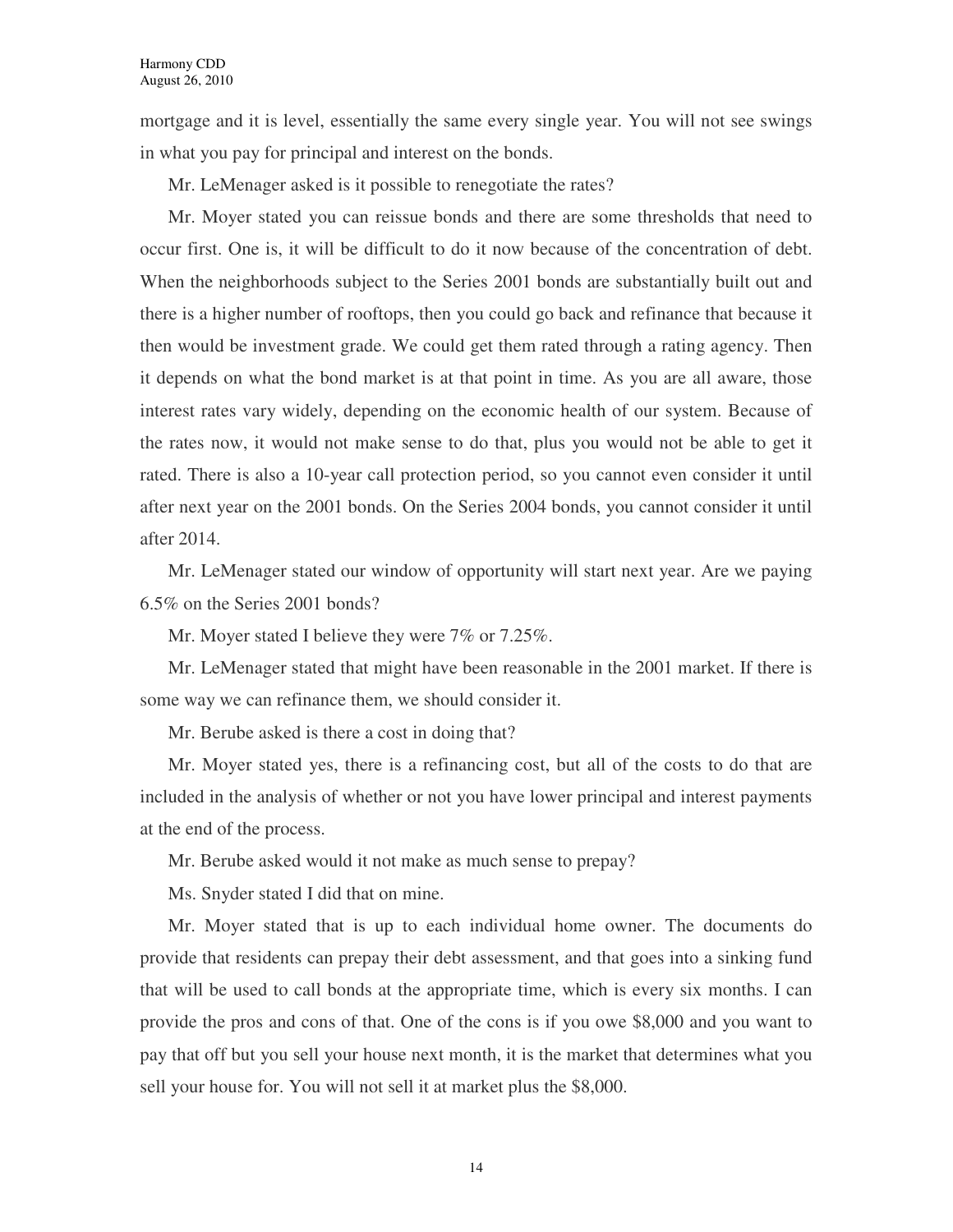Ms. Snyder stated it can be an asset because you have less to pay toward your assessments. That is what I did with my homes.

## **SIXTH ORDER OF BUSINESS District Manager's Report**

### **A. Financial Statements**

Mr. Moyer reviewed the financial statements, included in the agenda package and

available for public review in the District Office during normal business hours.

## **B. Invoice Approval #124 and Check Run Summary**

Mr. Moyer reviewed the invoices and check summary, which are included in the agenda package and available for public review in the District Office during normal business hours, and requested approval.

> On MOTION by Ms. Snyder, seconded by Mr. LeMenager, with all in favor, approval was given to the invoices as presented.

## **C. Meeting Schedule for Fiscal Year 2011**

Ms. Kassel stated I would like to make a request that we move all our meetings to the evening so that more residents can attend regularly. I know some residents do attend in the morning. Anyone who works a daytime job is not able to attend half our meetings.

Mr. Evans stated I prefer having them all during the day.

Mr. Berube stated I agree.

Mr. Evans stated having them during the day does not place such an inconvenience on the staff members who are here, especially from the development side.

Ms. Snyder stated I have also noticed that more people attend the morning meetings than those who attend in the evening.

Mr. LeMenager stated that sometimes varies.

Ms. Snyder stated perhaps we can consider having them the same nights as the home owners association or when there is another meeting scheduled.

Mr. Evans stated I have heard comments about having four of the evening meetings to be concurrent with the quarterly home owner association meeting, where their meeting will take place prior to our meeting and follow it with the CDD meeting, and then move the other eight meetings to the morning.

Mr. LeMenager stated I think the proposed schedule of every other month works well. Every time we have had an HOA meeting precede this meeting, we have started late. This is a governmental meeting, not a meeting of a non-governmental body. When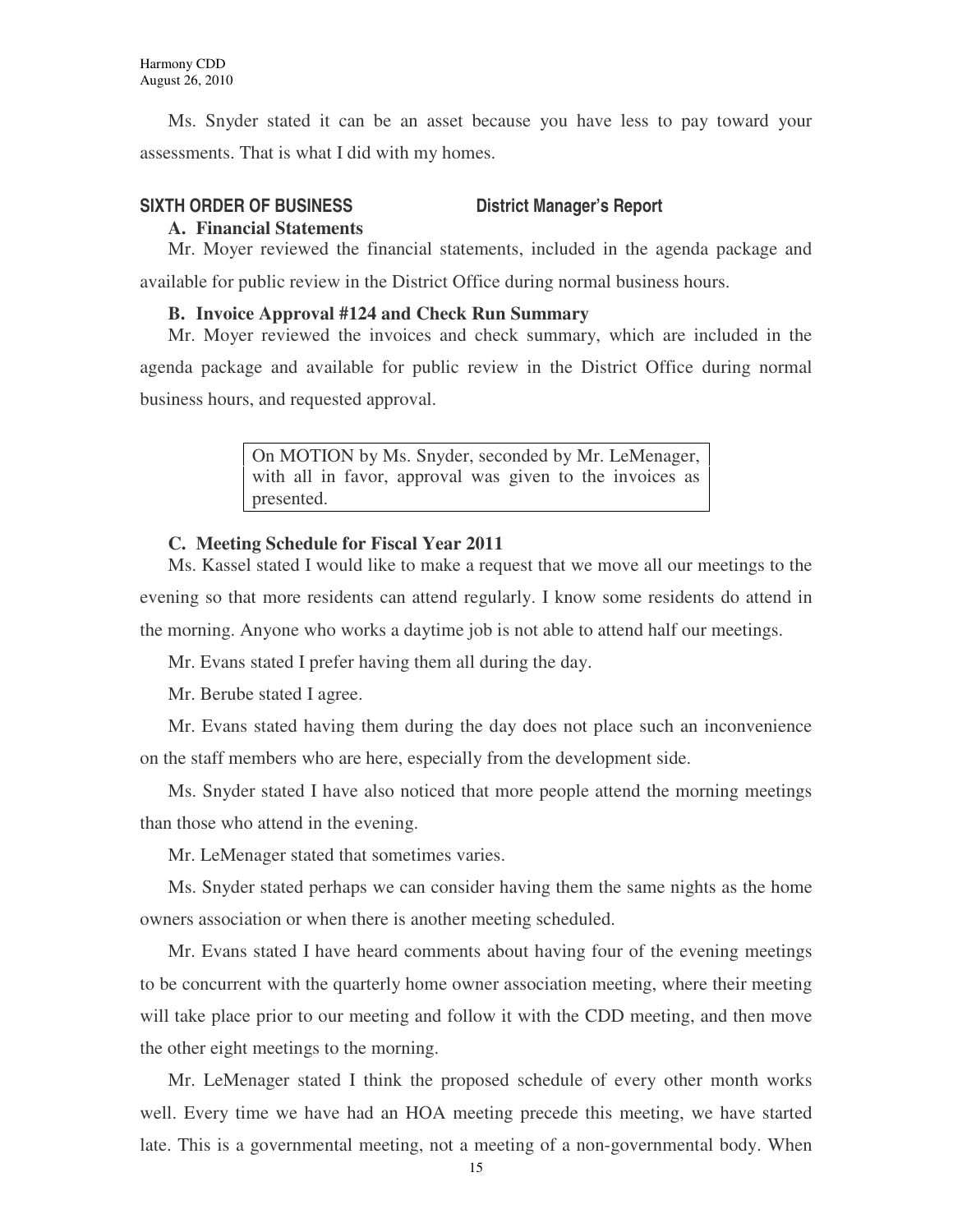we have a scheduled start time, it is nice to begin at that time and not later. The HOA should probably not meet before our meetings, but that is an issue for them to consider. I understand Ms. Kassel's comments. I tend to agree more with Ms. Snyder because I think we get different people. Yes, we have a certain group that attends in the evening, but when we meet in the morning, we have different people attend. Clearly people are working different schedules. I think that by alternating between morning and evening meetings, we actually get more people involved.

Ms. Snyder stated I prefer the alternating meeting schedule.

Mr. Berube stated I like having them during the day but I see the reasons for having them at night. My personal preference is for the daytime.

Ms. Snyder stated I definitely prefer having them during the day and there are more people who attend during the day, but for the sake of those people who cannot attend daytime meetings, I can make a concession for evening meetings.

> On MOTION by Mr. LeMenager, seconded by Ms. Kassel, with all in favor, approval was given to the meeting schedule for fiscal year 2011 as presented.

## **D. Public Comments/Complaints**

Mr. Moyer reviewed the complaint log as contained in the agenda package and is available for public review in the District Office during normal business hours.

Mr. LeMenager stated my wife has reported problems with the sprinklers in the park behind our home and she did not think they were repaired yet, but the report says they are completed. Have they actually been out and looked at them?

Mr. Haskett stated they inspected them and reported to me that they have been fixed. Whenever I get a report on sprinkler heads, I forward it to Luke Brothers and ask them to take a look. I cannot verify if any new ones have been repaired.

Ms. Snyder asked would you check the area around the basketball court?

Mr. Haskett stated yes.

## **FIFTH ORDER OF BUSINESS Staff Reports**

## **A. Attorney**

There being nothing to report, the next item followed.

## **B. Engineer**

Mr. Evans asked did you get that issue sorted out on the easement?

Mr. Boyd stated we will check that.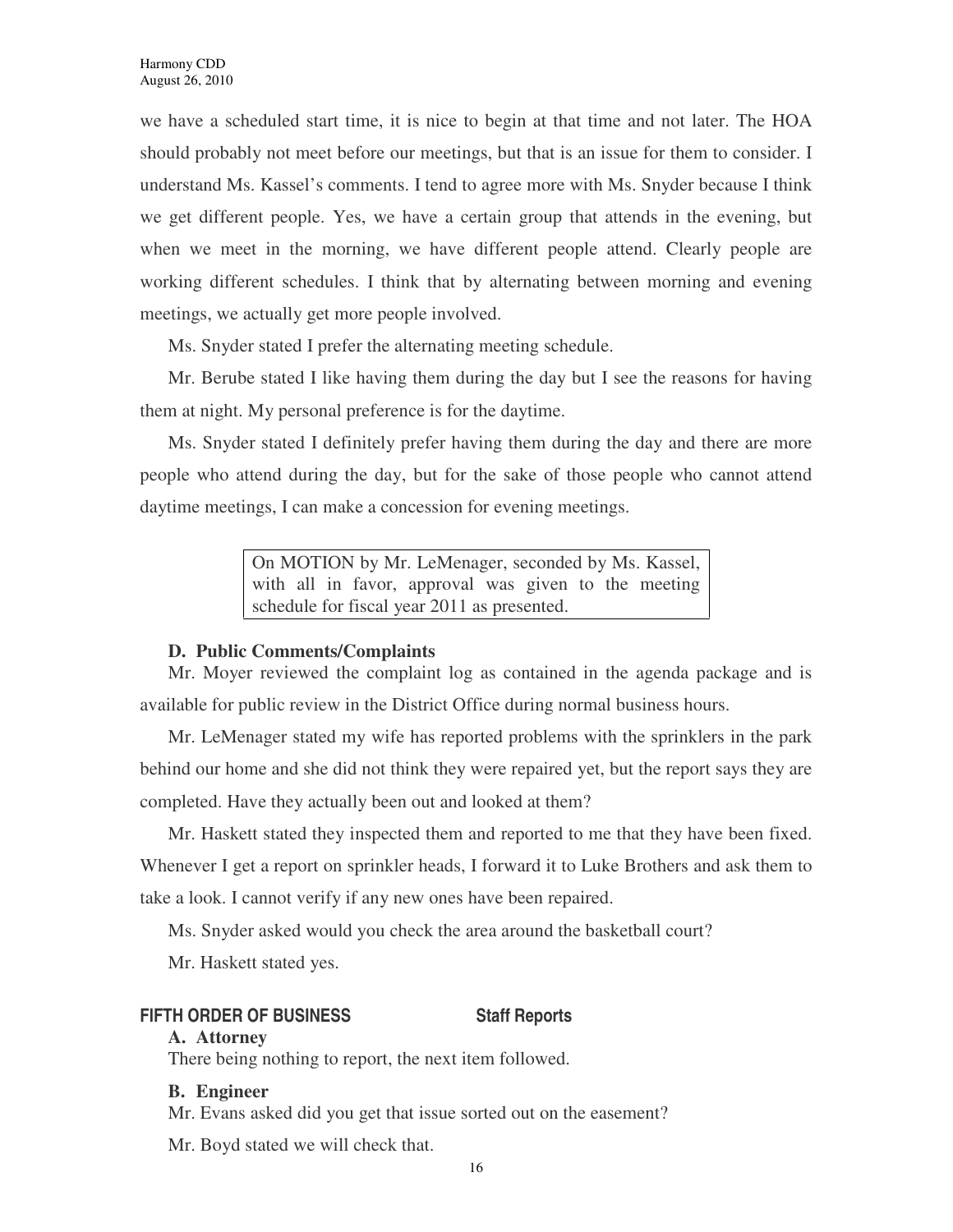Mr. Moyer stated we discussed Mr. Boyd's report last month about sidewalks and the need to grind those sidewalks. The young man who did that in the past at a very good price did a very good job, but he was not available because he was in college. He ended up being back here for a week recently, so I took the liberty of employing him through my company to grind those sidewalks at a fee of \$2,922 for 77 locations.

#### **C. Developer**

Mr. Tome stated we appreciate the Board having half of your meetings during the day to facilitate our staffs' schedules.

### **SIXTH ORDER OF BUSINESS Supervisor Requests**

Mr. LeMenager stated I would like to raise the issue this resident mentioned during the budget hearing. I would like to ask that Mr. Moyer approach Luke Brothers with respect to negotiating the renewal of their contract at no increase. All they can say is no. In that case, we can tell them we will go through the process again.

Mr. Evans stated anytime you are in the marketplace and you hire a contractor to do a project of this magnitude, the industry as a whole looks at you and your decision-making capabilities. They view us as customers in the same way we view them as contractors. If this Board keeps going through a lot of contractor changes, there is a perception in the marketplace of who is right and who is wrong. Are the employees in the field having a hard time, or is the Board having a hard time trying to make decisions. It is a two-sided street. I do not disagree that we can ask them about their increase for fiscal year 2011, and I value the comments that were made that these are tough economic times and conditions right now. They have been consistently difficult for a number of years. I do not think we should automatically say we are going to go rebid the work to get another price. We all know Luke Brothers went through a learning curve that placed an enormous burden on Mr. Haskett, who is not an employee of the District. He spends a lot of his time holding their hand and walking them up that learning curve. To change contractors just because it is a great idea, there has to be a balance and you have to consider that. Is it worth it to hire another contractor, knowing that we are going to go through the exact same learning process that we went through and took months? I am not trying to sway the Board one way or the other, but I do want you to take that into consideration, all the things that go into rebidding this contract every year. Let us find a contractor that we like and work with them. They are no different than any of us. We all have jobs and we all do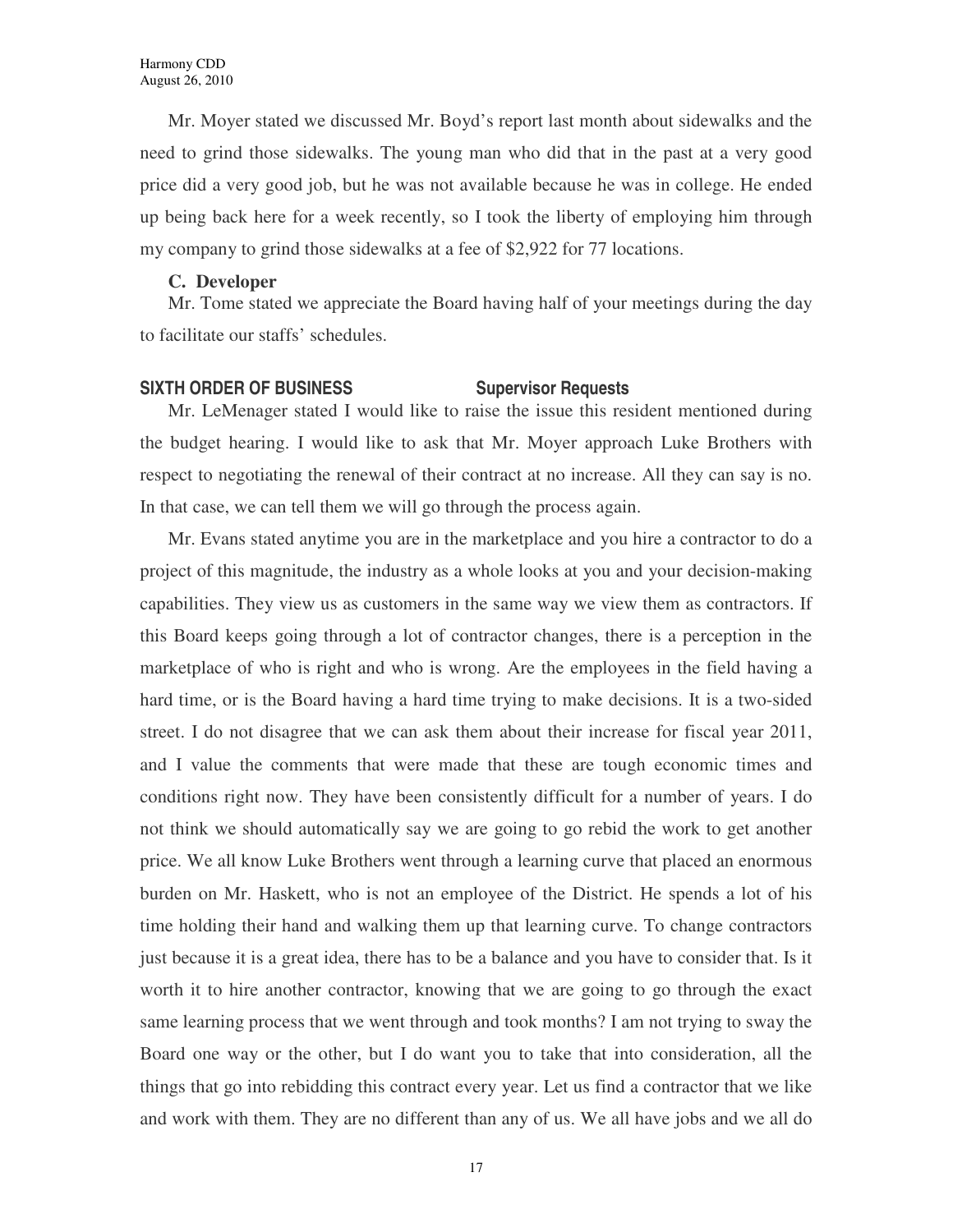the best we can with what we have, and we all make a conscious effort to do the best job that we can. I think that applies to everyone we hire. Arbitrarily getting another bid does not necessarily better our situation; we could actually make it worse just by that act.

Mr. Berube stated to expand on that and what we just approved with the assistant field manager, that will take a substantial amount of money from the Luke Brothers's contract, about 7%. That portion of the contract to remove trash is \$32,576 per year, but they may or may not have been making a lot of money on that particular work effort. A piece of their contract is coming out and coming back to us where we can hopefully generate some savings. I am in favor of carefully studying Luke Brothers, as this Board is well aware. I cannot argue that their invoice will increase, but they are improving. We had our differences but they are working on it and the community does look better, and we are taking a piece of that away.

Ms. Snyder stated we are removing \$32,000 but we will only be increasing it \$15,000.

Mr. Berube stated the \$32,576 was the figure for fiscal year 2011, which had the 3% increase. The overall contract is increasing almost \$15,000 with a 3% increase for the entire year.

Ms. Snyder stated they will only recover half of what they are going to lose.

Mr. Berube stated that is one way of looking at it, on a scope of \$500,000. I cannot argue with Mr. LeMenager, but I agree with Mr. Evans. We are at this point with them and we do have a contract. We agreed to the contract and we are going to make a modification to it. I think we leave it be and let Mr. Haskett, who is in communication with them every day, guide us as to what we need to do as the months roll along. We have asked for his guidance several times, and he has suggested that we stay the course.

## **SEVENTH ORDER OF BUSINESS Audience Comments**

A Resident stated we are having such problems with the pool and I do not know who to contact and what can be done to help the pools. They are being destroyed. It is both pools and it is damage due to misuse.

Mr. Evans stated that is why the Board approved hiring an additional staff member to provide another presence and to keep an eye out on those areas. It is also another person who can call a deputy to try to keep a better handle on the activities that are happening in those pool areas.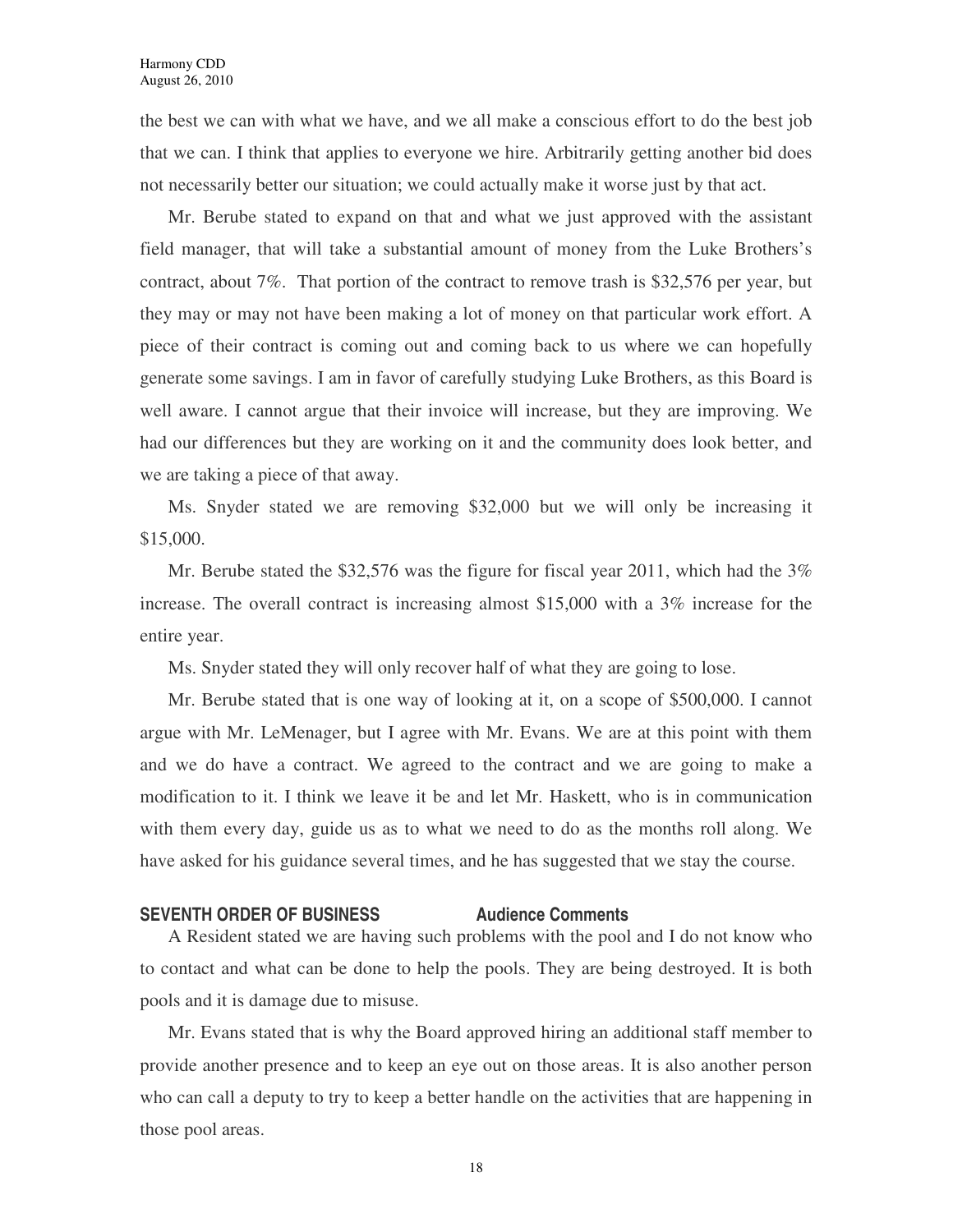The Resident stated they climb over the fences.

Ms. Snyder stated if you see any vandalism or anything like what you are referring to, please call the sheriff and they will come out.

The Resident stated I have called them but I was not sure if I should do that.

Ms. Snyder stated they encourage you to call them.

The Resident stated I have called the CDD and reported that there is feces in the pool and something should be done. People should not be able to go in there and act freely.

Mr. Berube stated we have recognized several problems at the pools. Some of it is due to unauthorized people getting in that area. To that end, we may change the locks on the pool gates. This is a much more difficult process than I ever anticipated. We are looking to change the access to the gates to eliminate all the extra keys. There may be an identification card. We may upgrade the cameras so that there is constant monitoring rather than sporadic. There may be some landscaping upgrades taken along the fences to prevent people from climbing over the fence that you are seeing. All of these should provide a much better pool experience before the next swimming season. We will be doing an upgrade this winter to replace the damaged tiles and a general sprucing up of the pool. We do not want to do any of this now because the pools are so heavily used. We have seen what you are talking about and we agree with you. I hope that by next spring, all of this is complete and everything looks nice and we do not have to give you another excuse.

A Resident stated the trees on Blue Stem have been dead for almost three years and I have lived here six years.

Mr. Haskett stated if the home is occupied, it is slated to have the trees replaced, but not if it is not occupied.

The Resident stated the home was rented previously and it is rented again.

Mr. Berube stated we just purchased about 100 trees, and they are scheduled to be installed but only in front of houses that are occupied so that there is irrigation. It does not matter if it is an owner or a renter. You will be seeing this tree replacement activity in the next couple weeks.

A Resident asked will there be an area in the future designated for boat trailers? Mr. Evans stated no, the CDD does not have any property for a public trailer area. Mr. Berube stated neither the CDD nor the HOA has property for that purpose.

19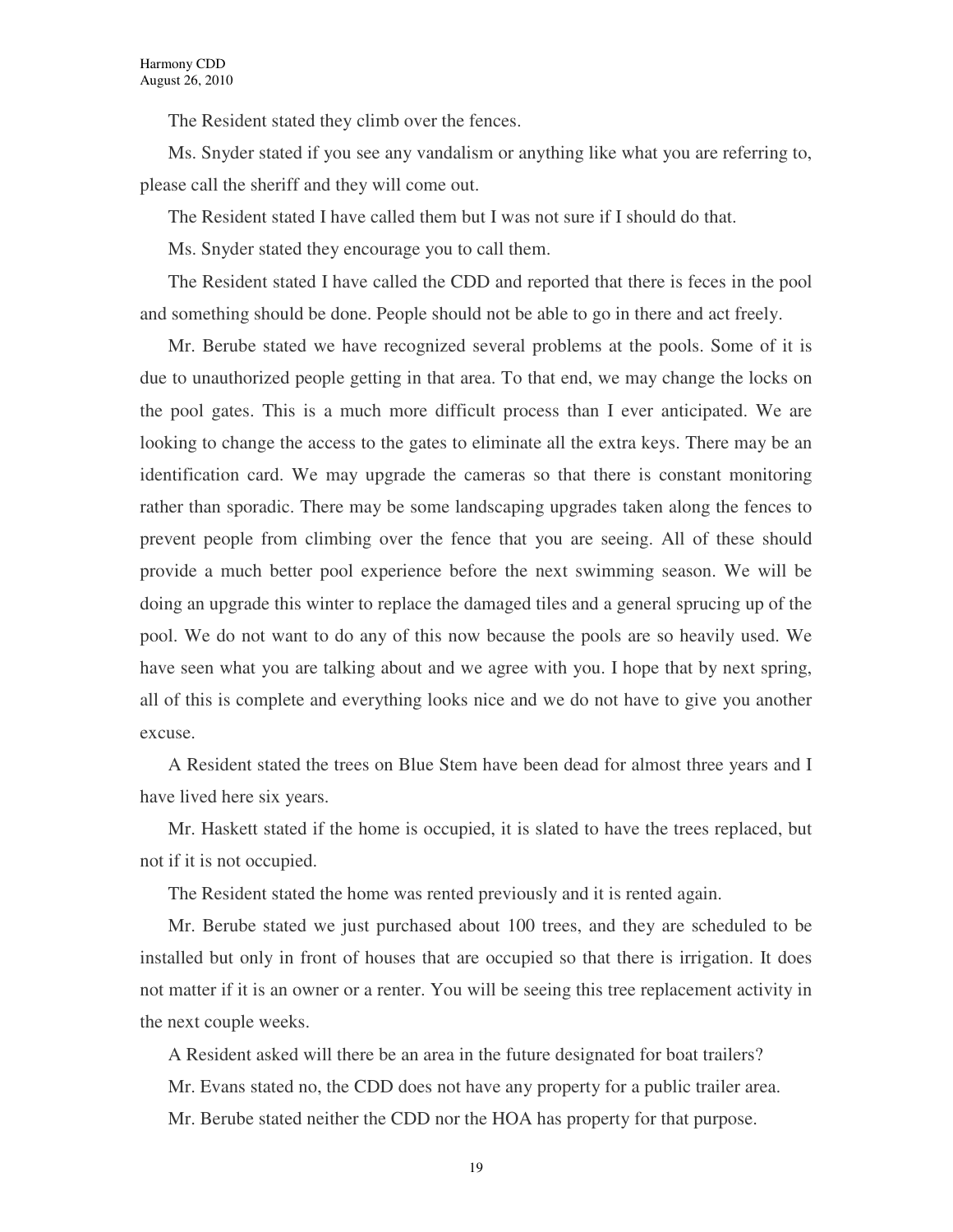Mr. LeMenager stated we just had a big issue about the fire station being closed, and this has nothing to do with the CDD, but I had a thought of asking the fire department if they wanted to make some money and rent the space behind their firehouse.

Mr. Evans stated I do not think they have any space back there.

Ms. Snyder stated it is the Harmony Institute.

A Resident stated I live in the townhomes and there is a dead tree behind our unit that has been dead since 2009 when we moved in.

Mr. Haskett stated that is the responsibility of the sub association. You should contact Century Management Company and I will provide their contact information to you.

A Resident stated with respect to the pools, I would suggest a simple education process with a reminder of the rules in the next newsletter and to request help from the residents in enforcing those rules. The last time we were at the pool, it was sunset when the pool was closing, but there were some teenagers who wanted to get in but they did not have any keys. I told them first of all they needed to have a key and secondly the pool was closing. Perhaps a reminder ad encouragement will help. It is our pool and our community so we should take care of it and help each other. With respect to the resident's report about feces in the pool, I know that accidents happen, but is there a place or a number to call to report this?

Mr. Haskett stated there is a phone number on the doors to the restrooms as well as on the gate for the District office. They communicate those items to my office as well as to Mr. Belieff, and we will contact the pool company.

The Resident asked regarding landscaping, is it possible to get them locked into a longer term?

Mr. Evans stated when we negotiated the contract, that is what we did. It was for an extended period of time to get the prices locked in.

Mr. LeMenager stated we have three more years of guaranteed prices under our contract.

A Resident asked is it true that a number of trees have been dying from a lack of water?

Mr. Evans stated we may not ever know why some of the trees die. It could have been a lack of water. But before we replace them, we need to be able to irrigate them to ensure their survivability.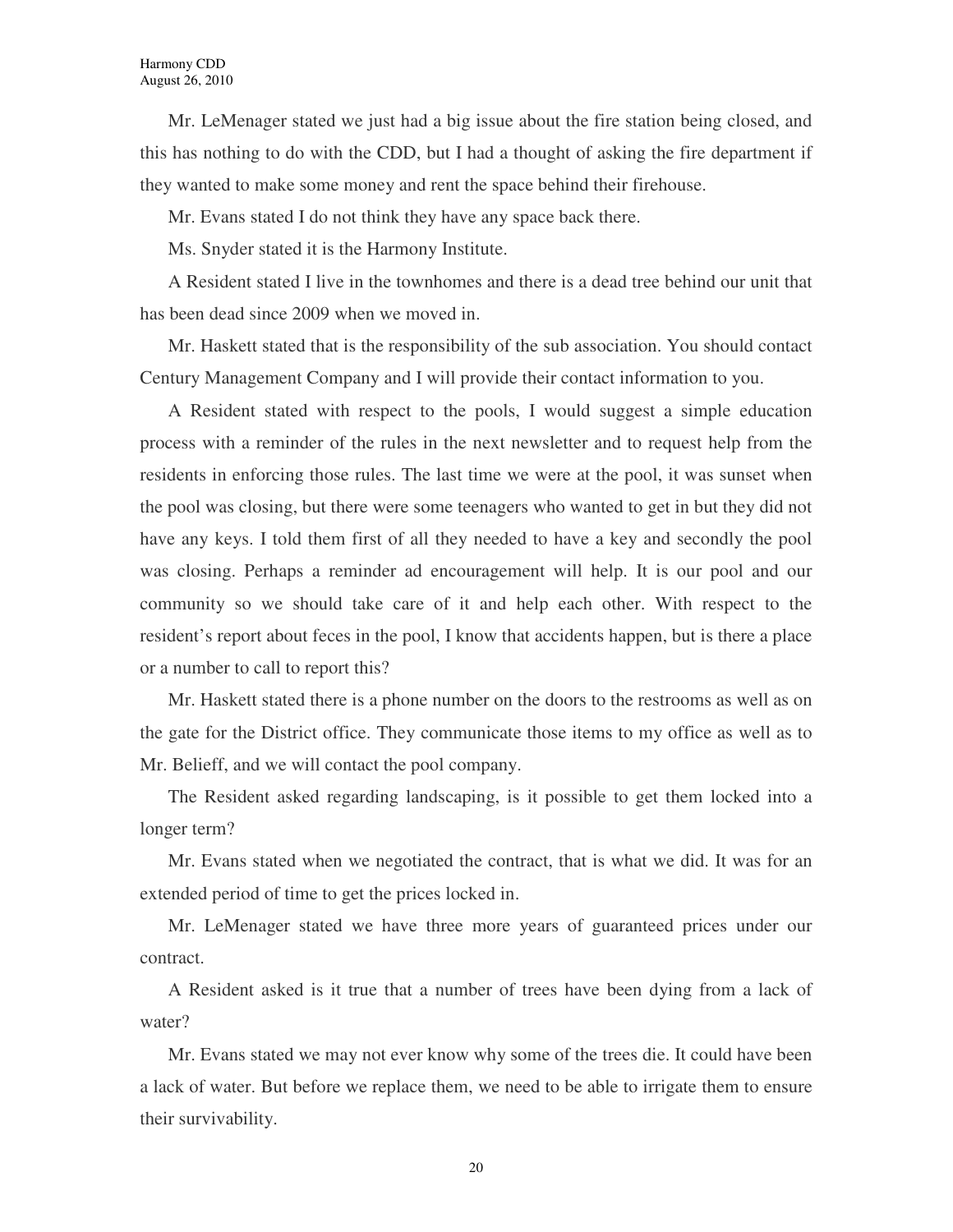The Resident stated typically there are trees all over Florida that are not irrigated, but they do not die.

Mr. Evans stated when you plant trees and you do not irrigate them so that the root system can get established, their chance of survivability is very low because those conditions are very tough on them.

A Resident asked does the dockmaster work for the CDD?

Mr. Evans stated yes.

The Resident asked is he also contracted by the HOA for the pool?

Mr. Evans stated no, the pools are owned by the CDD.

A Resident stated it looks like there are a lot of diseases in the grass in Ashley Park from the sidewalk onto the road, and it is spreading. Is that something you are aware of? Is it chinch bugs?

Mr. Haskett stated that area is the responsibility of Century Management. They were chinch bugs and I saw Vila & Son spraying for that a week and a half ago.

A Resident asked what is being done about pet owners not picking up feces from their dogs?

Mr. Berube stated that is an ongoing issue.

The Resident asked are you sending letters to owners and renters? How do you get a letter to a renter?

Mr. Berube stated you send a letter to the house. Those letters do not come from this Board. They come from the HOA, but when a letter is sent, it goes to the renter and the owner of the property.

A Resident stated the baseball fields were built in front of my house. Who is in charge of that?

Mr. Tome stated the developer is managing that, not the CDD. The actual field itself is being maintained by the developer but was installed on the school grounds to be used by the school.

The Resident stated there are some high school kids using that field and I am concerned about balls breaking my windows.

Mr. Tome stated the closest house is far enough away that they will not ever hit a ball that far.